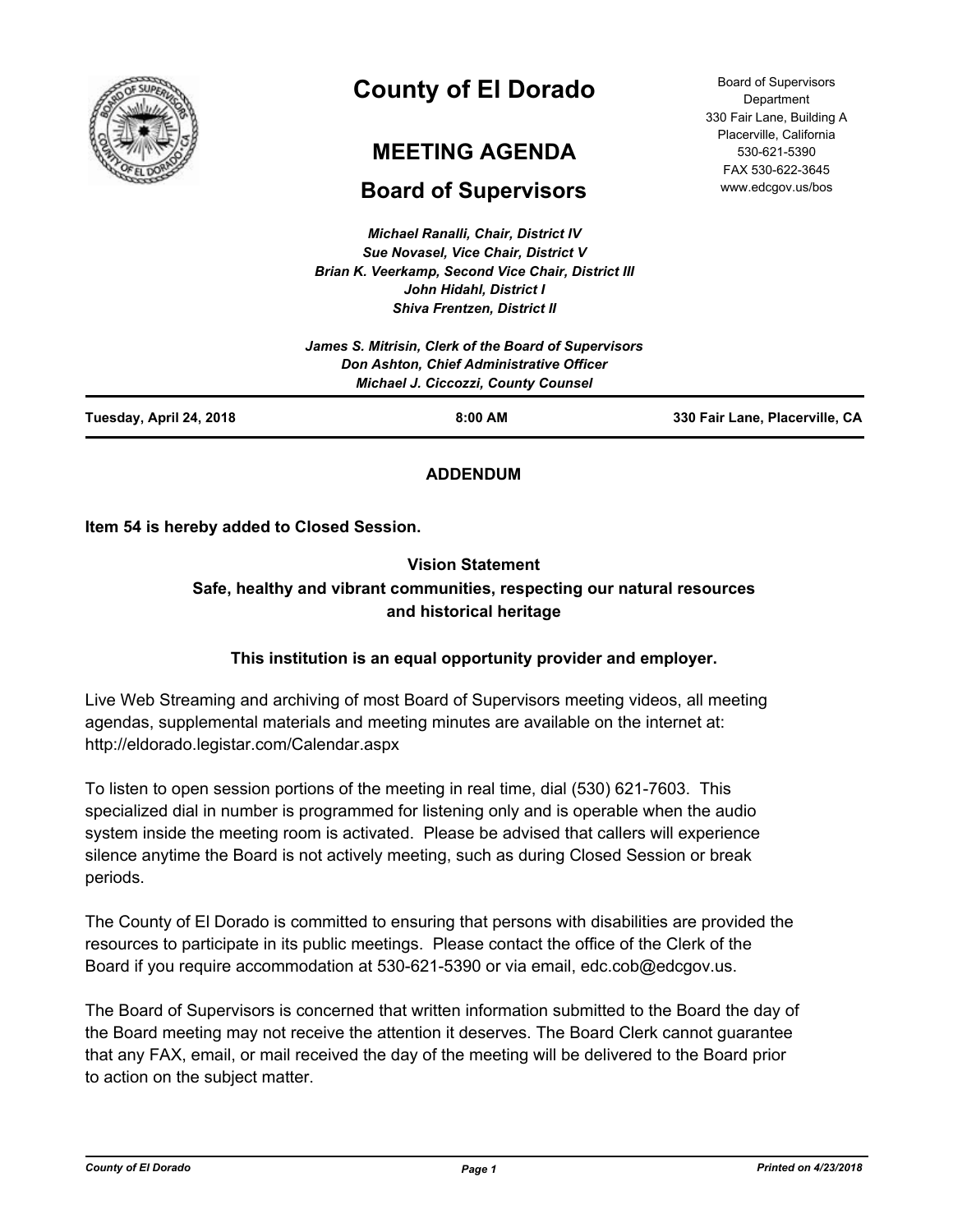The Board meets simultaneously as the Board of Supervisors and the Board of Directors of the Air Quality Management District, In-Home Supportive Services, Public Housing Authority, Redevelopment Agency and other Special Districts.

For Purposes of the Brown Act § 54954.2 (a), the numbered items on this Agenda give a brief description of each item of business to be transacted or discussed. Recommendations of the staff, as shown, do not prevent the Board from taking other action.

Materials related to an item on this Agenda submitted to the Board of Supervisors after distribution of the agenda packet are available for inspection during normal business hours in the public viewing packet located in Building A, 330 Fair Lane, Placerville or in the Board Clerk's Office located at the same address. Such documents are also available on the Board of Supervisors' Meeting Agenda webpage subject to staff's ability to post the documents before the meeting.

## **PROTOCOLS FOR PUBLIC COMMENT**

Public comment will be received at designated periods as called by the Board Chair.

Public comment on items scheduled for Closed Session will be received before the Board recesses to Closed Session.

Except with the consent of the Board, individuals shall be allowed to speak to an item only once.

On December 5, 2017 the Board adopted the following protocol relative to public comment periods:

Time for public input will be provided at every Board of Supervisors meeting. Individuals will have three minutes to address the Board. Individuals authorized by organizations will have three minutes to present organizational positions and perspectives and may request additional time, up to five minutes. At the discretion of the Board, time to speak by any individual may be extended.

A total of 20 minutes will be allocated for public comment during Open Forum and for each agenda item to be discussed. Public comment on certain agenda items designated and approved by the Board may be treated differently with specific time limits per speaker or a limit on the total amount of time designated for public comment. It is the intent of the Board that quasi-judicial matters have additional flexibility depending upon the nature of the issue.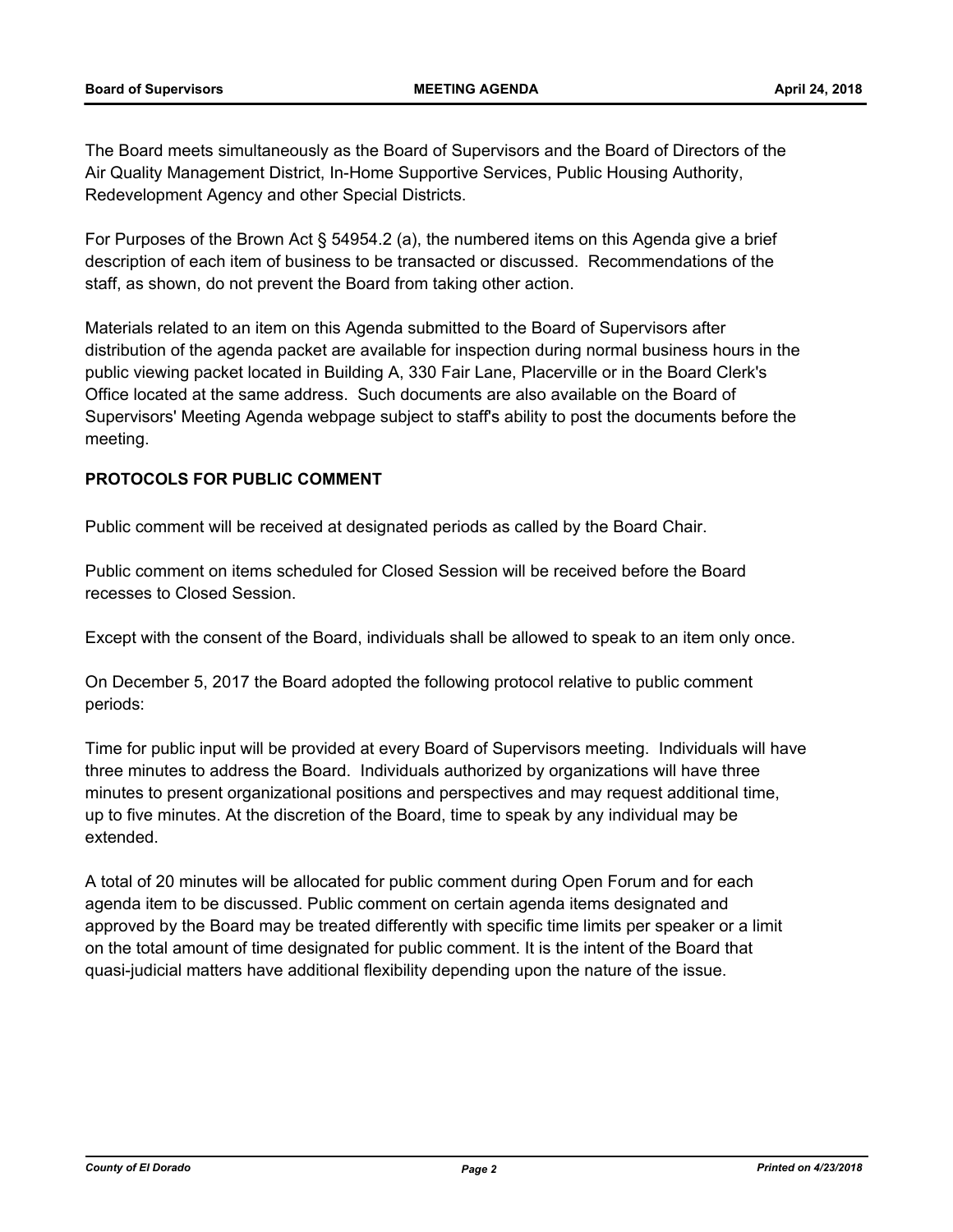Individual Board members may ask clarifying questions but will not engage in substantive dialogue with persons providing input to the Board.

If a person providing input to the Board creates a disruption by refusing to follow Board guidelines, the Chair of the Board may take the following actions.

Step 1. Request the person adhere to Board guidelines. If the person refuses, the Chair may ask the Clerk to turn off the speaker's microphone.

Step 2. If the disruption continues, the Chair may order a recess of the Board meeting.

Step 3. If the disruption continues, the Chair may order the removal of the person from the Board meeting.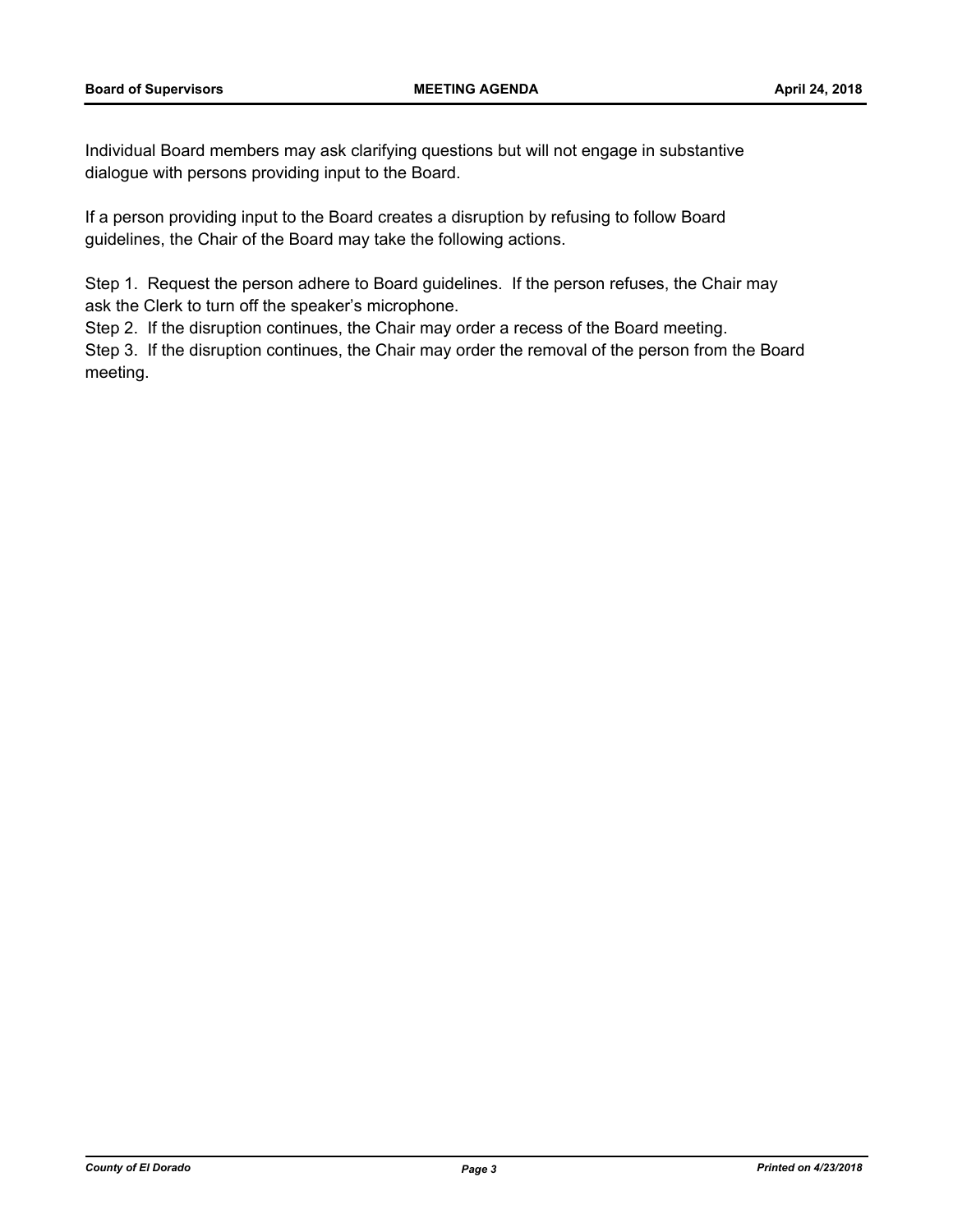## **8:00 A.M. - CALL TO ORDER AND RECESS TO CLOSED SESSION**

## **9:00 A.M. - RECONVENE TO OPEN SESSION AND CLOSED SESSION REPORTS**

## **INVOCATION AND PLEDGE OF ALLEGIANCE TO THE FLAG**

#### **ADOPTION OF THE AGENDA AND APPROVAL OF CONSENT CALENDAR**

The Board may make any necessary additions, deletions or corrections to the agenda including moving items to or from the Consent Calendar and adopt the agenda and the Consent Calendar with one single vote. A Board member may request an item be removed from the Consent Calendar for discussion and separate Board action. At the appropriate time as called by the Board Chair, members of the public may make a comment on matters on the Consent Calendar prior to Board action.

## **OPEN FORUM**

Open Forum is an opportunity for members of the public to address the Board of Supervisors on subject matter that is not on their meeting agenda and within their jurisdiction. Public comments during Open Forum are limited to three minutes per person. Individuals authorized by organizations will have three minutes to present organizational positions and perspectives and may request additional time, up to five minutes. The total amount of time reserved for Open Forum is 20 Minutes.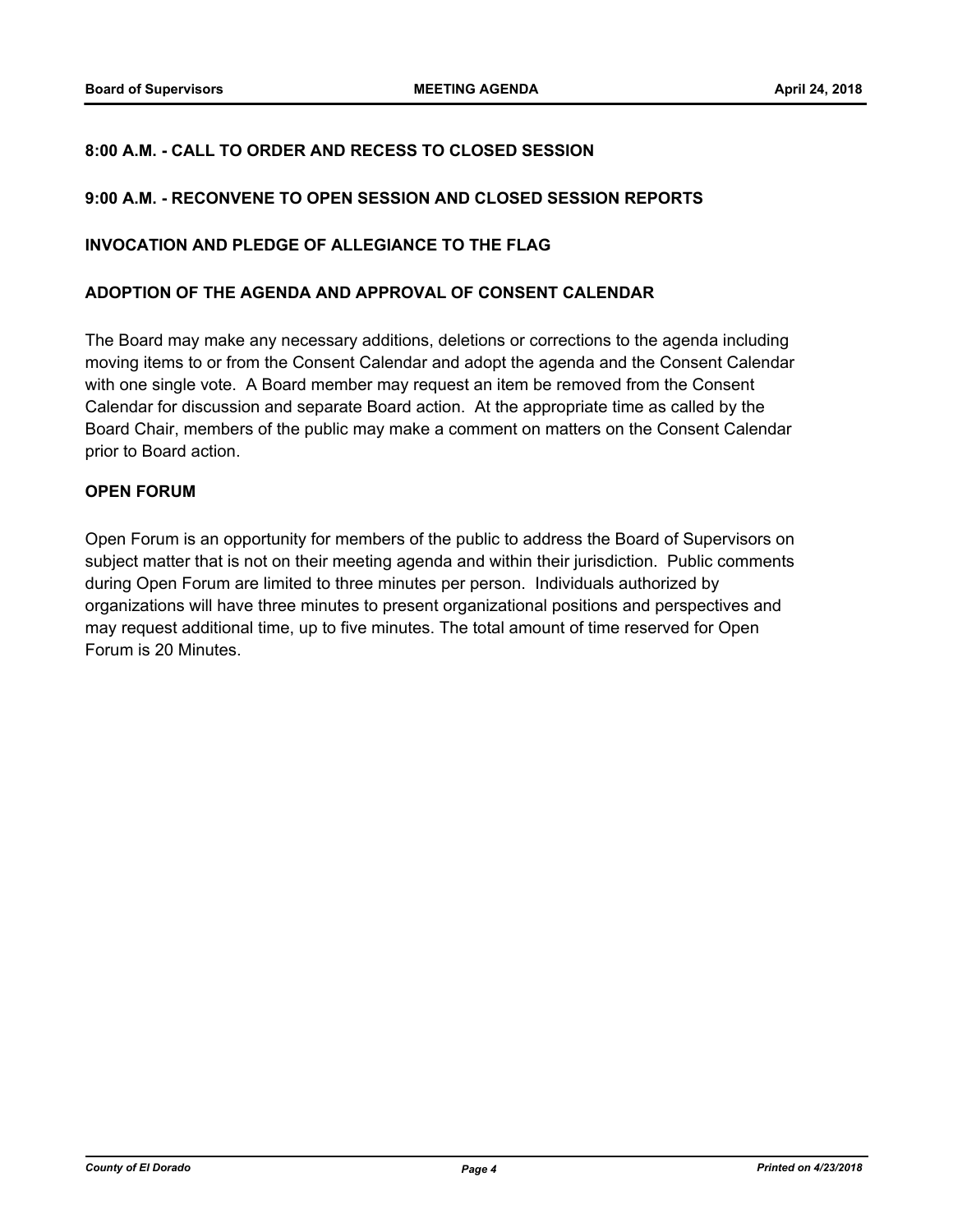## **CONSENT CALENDAR**

**1.** [18-0623](http://eldorado.legistar.com/gateway.aspx?m=l&id=/matter.aspx?key=23968) Clerk of the Board recommending the Board approve the Minutes from the regular meeting of the Board of Supervisors on April 10, 2018.

## **GENERAL GOVERNMENT - CONSENT ITEMS**

**2.** [18-0569](http://eldorado.legistar.com/gateway.aspx?m=l&id=/matter.aspx?key=23914) Human Resources Department recommending the Board approve and authorize the Chair to sign Resolution **062-2018** authorizing the Director of Human Resources to serve as a Custodian of Records with the California Department of Justice for the County of El Dorado Human Resources Department.

**FUNDING:** General Fund.

**3.** [18-0570](http://eldorado.legistar.com/gateway.aspx?m=l&id=/matter.aspx?key=23915) Human Resources Department and Chief Administrative Office recommending the Board adopt a new Pre-Employment Background Check Policy (Policy E-4).

**FUNDING:** Individual Departments.

**4.** [18-0607](http://eldorado.legistar.com/gateway.aspx?m=l&id=/matter.aspx?key=23952) Human Resources Department recommending the Board adopt the Background Investigation for Individuals with Access to Federal Tax Information Policy (Policy E-9).

**FUNDING:** Individual Departments.

**5.** [18-0620](http://eldorado.legistar.com/gateway.aspx?m=l&id=/matter.aspx?key=23965) Human Resources Department recommending the Board: 1) Approve and authorize the Chair to sign Resolution **066-2018** adopting the revised personnel allocations for the Library Department; and 2) Waive the requirement for filling two reclassified positions through a competitive examination process, allowing the current incumbents to be appointed to the positions as provided for in Section 306.1 of the Personnel Rules.

**FUNDING:** N/A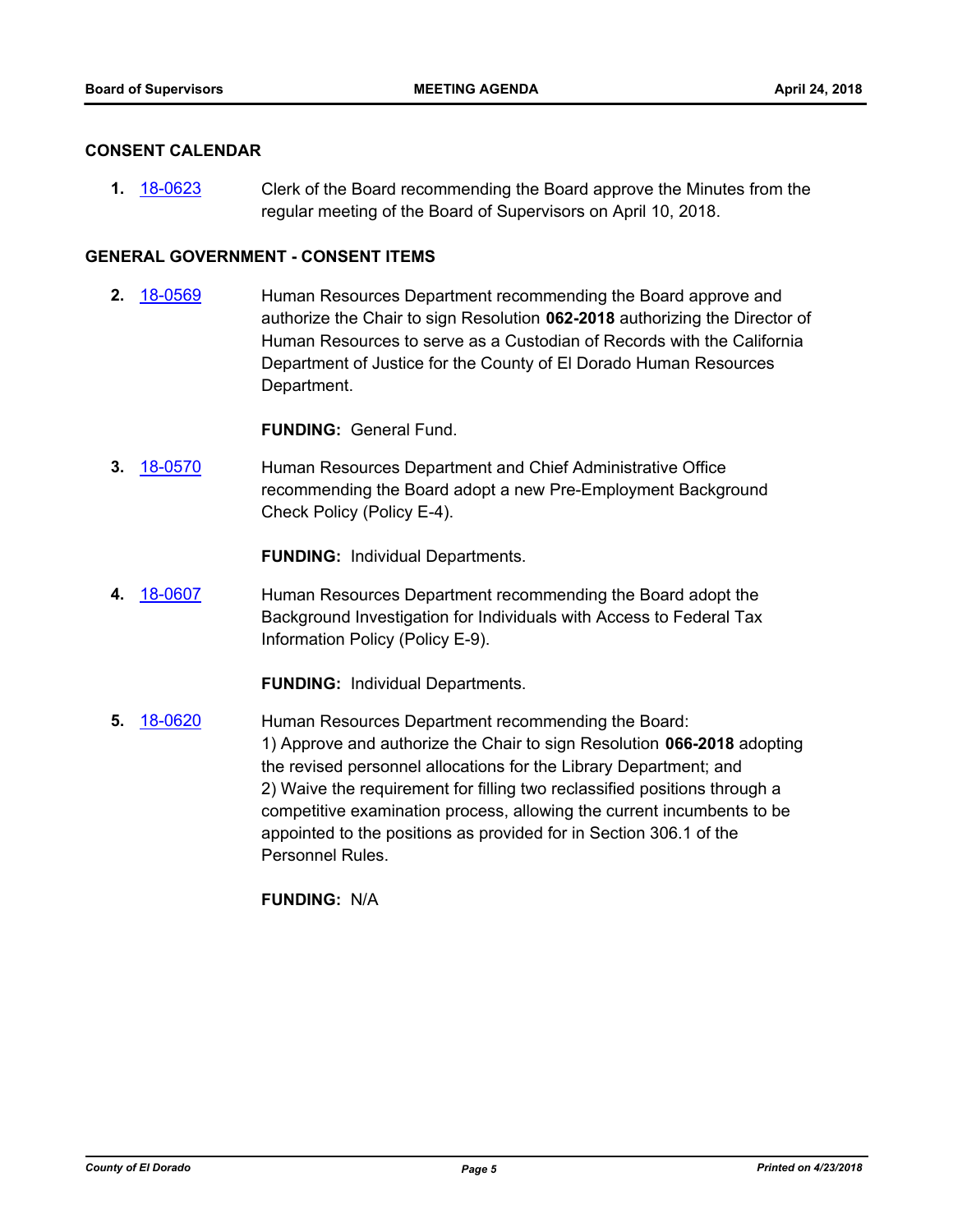**6.** [18-0469](http://eldorado.legistar.com/gateway.aspx?m=l&id=/matter.aspx?key=23814) Information Technologies Department recommending the Board consider the following: 1) Continue to exempt the purchase of specific computer software for the County's Virtual Desktop Interface conversion project from competitive bidding pursuant to County Purchasing Ordinance 3.12.160 (C), as competitive bidding would produce no economic benefit to the County; 2) Approve and authorize the Purchasing Agent to issue a purchase order to DSA Technologies in the amount of \$120,000 for the purchase of

VMWare NSX Advanced per Processor software and Production support/subscription for VMWare NSX OMAdvanced per Processor for one (1) year; and

3) Authorize the Purchasing Agent to sign a purchase order for same.

**FUNDING:** General Fund, with partial cost recovery in future years through the A-87 Cost Plan.

**7.** [18-0470](http://eldorado.legistar.com/gateway.aspx?m=l&id=/matter.aspx?key=23815) Information Technologies Department recommending the Board consider the following:

> 1) Waive formal bid requirements in accordance with Purchasing Ordinance 3.12.160, exemptions from competitive process, Section D; 2) Authorize the use of the Utah NASPO ValuePoint (formerly WSCA-NASPO) master price agreement AR233 and California Participating Addendum 7-14-70-04 for the acquisition of computer hardware, software, and support services necessary for an upgrade of the existing data center core switch equipment; and 3) Approve and authorize the Purchasing Agent to issue a purchase order to ConvergeOne, Inc., the designated reseller of the awarded vendor, Cisco Systems, Inc., under the State contract, in the amount of \$126,040.20, plus applicable sales tax, for the purchase of Cisco Core Switch Hardware and Cisco warranty/maintenance support for one (1) year.

**FUNDING:** General Fund, with partial cost recovery in future years through the A-87 Cost Plan.

**8.** [18-0636](http://eldorado.legistar.com/gateway.aspx?m=l&id=/matter.aspx?key=23981) TRAKiT Executive Committee recommending the Board receive and file an attached update memo on the TRAKiT system, a planning, permitting, and parcel management software solution.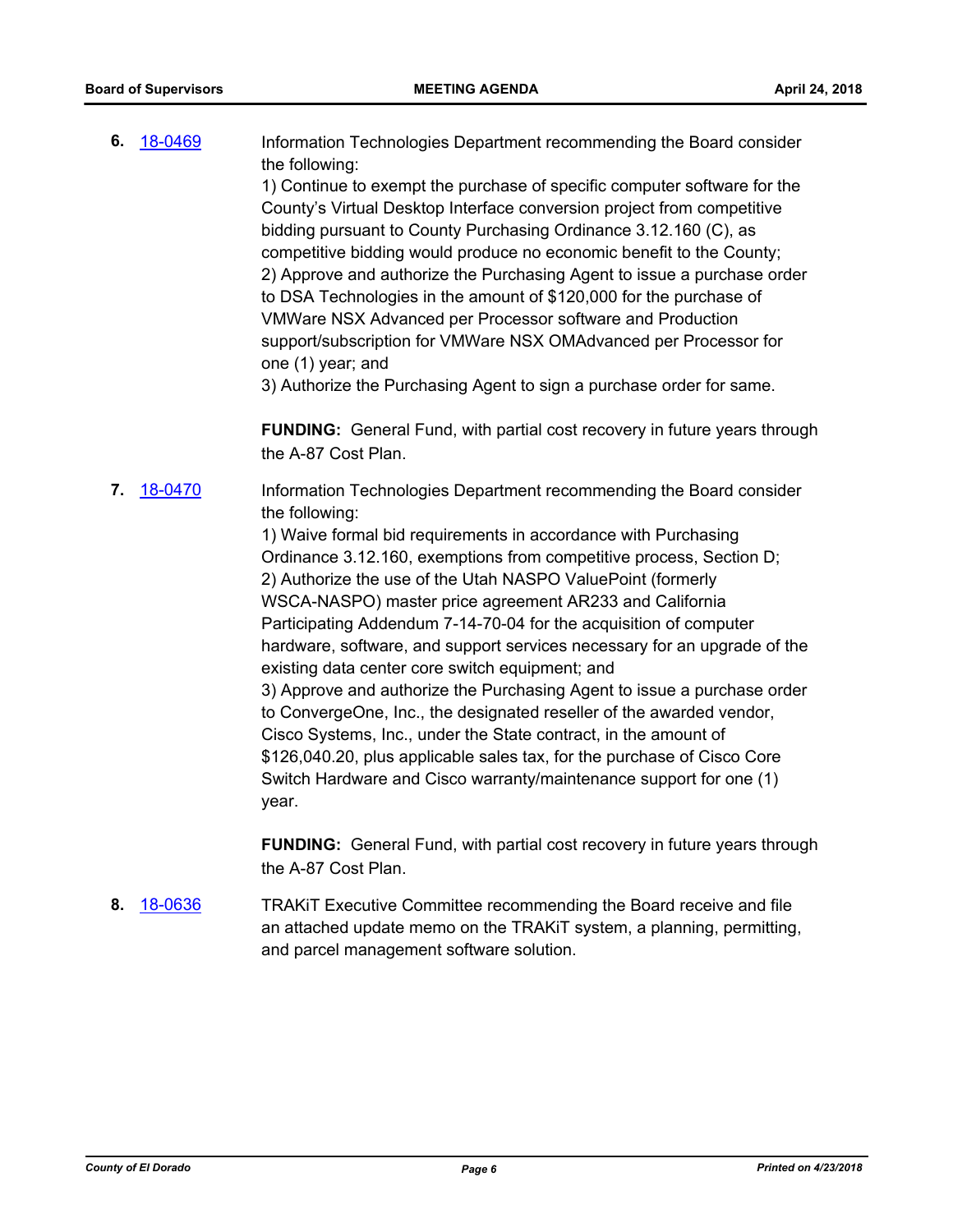**9.** [18-0510](http://eldorado.legistar.com/gateway.aspx?m=l&id=/matter.aspx?key=23855) Supervisor Novasel recommending the Board: 1) Determine that a public benefit exists from a continuation of effort that arose from the South Lake Tahoe Housing Task Force meetings in 2016-2017 to examine the housing situation in South Lake Tahoe and the adjoining region to determine viable and equitable strategies for resolving resident access to affordable housing, workforce housing, and/or home ownership; 2) Approve and authorize the Board Chair to sign Funding Agreement

#2942 with the Tahoe Prosperity Center for a term of 1 year in the amount of \$10,000 for the purpose of helping to cover the costs associated with initiating the Tahoe Workforce Housing Project 2018-2019.

**FUNDING:** Economic Development funding received from Transient Occupancy Tax revenue.

- **10.** [16-0305](http://eldorado.legistar.com/gateway.aspx?m=l&id=/matter.aspx?key=20961) Supervisor Ranalli recommending the Board find that a state of emergency continues to exist in El Dorado County as a result of unprecedented tree mortality due to drought conditions and related bark beetle infestations. (Cont. 4/10/18, Item 8)
- **11.** [18-0536](http://eldorado.legistar.com/gateway.aspx?m=l&id=/matter.aspx?key=23881) Supervisor Ranalli recommending the Board approve **Final Passage**  (Second Reading) of Ordinance **5084** amending Chapter 9.55 of the El Dorado County Ordinance Code pertaining to the Camping and Storage of Personal Property on Private and Public Property to prohibit camping at County cemeteries or property that was obtained to preserve the existing natural conditions or habitats, including but not limited to habitat for Pine Hill Endemics or Oak Woodlands, or as a means to mitigate impacts to such habitats or the environment from public works or development projects. (Cont. 4/10/18, Item 16)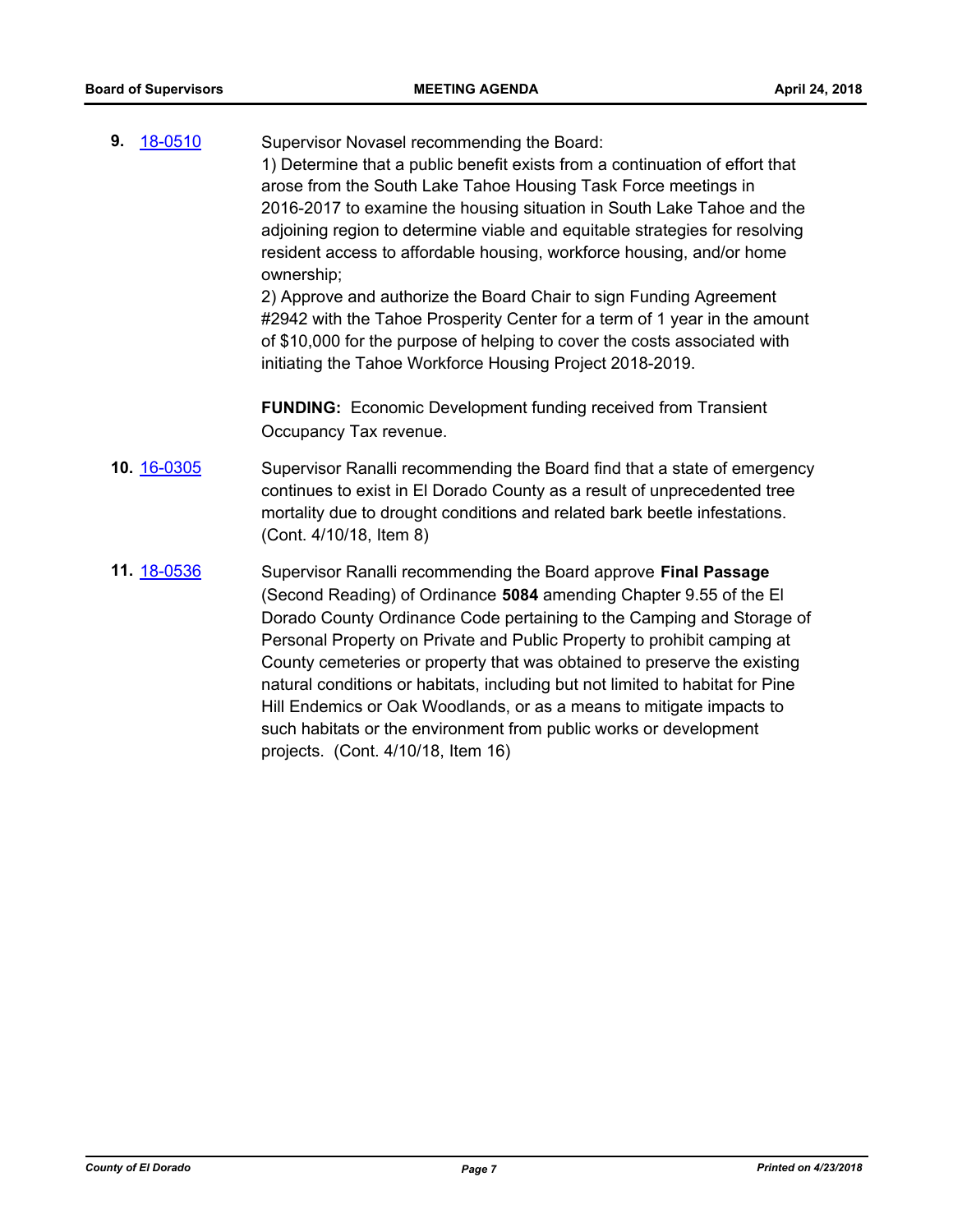## **HEALTH AND HUMAN SERVICES - CONSENT ITEMS**

**12.** [17-1268](http://eldorado.legistar.com/gateway.aspx?m=l&id=/matter.aspx?key=23212) Health and Human Services Agency recommending the Board: 1) Approve and authorize the Chair to sign revenue Agreement for Services 295-S1811 with County of Nevada, for the provision of acute inpatient mental health services for the clients they refer to the El Dorado County Psychiatric Health Facility effective upon execution for a three (3) year term, with a maximum contractual obligation of \$200,000 per fiscal year; and

2) Authorize the Director of the Health and Human Services Agency, or designee, to execute further documents relating to Agreement for Services 295-S1811 including amendments which do not increase the maximum dollar amount or term of the Agreement, and contingent upon approval by County Counsel and Risk Management.

**FUNDING:** Fee for service revenue from the County of Nevada.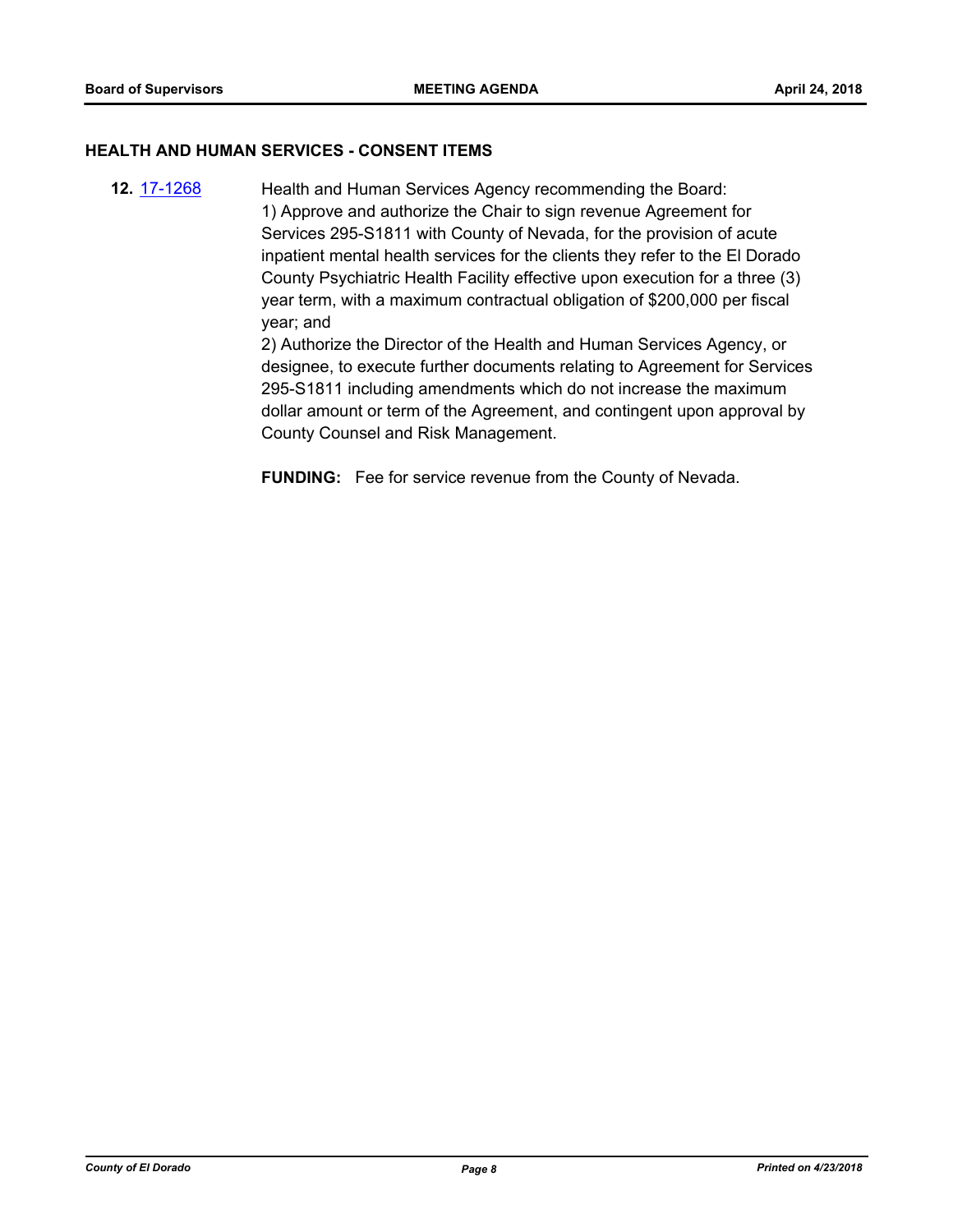#### **LAND USE AND DEVELOPMENT - CONSENT ITEMS**

**13.** [18-0502](http://eldorado.legistar.com/gateway.aspx?m=l&id=/matter.aspx?key=23847) The El Dorado County Air Quality Management District recommending the Board, acting as the Air Quality Management District Board of Directors, adopt and authorize the Chair to sign Resolution **070-2018** authorizing the acceptance of funding from the California Air Resources Board to implement the Community Air Protection Program. Estimated revenue for Fiscal Year 2018/19 is expected to be \$30,565.

> **FUNDING:** Funding authorized by Assembly Bill 109 from the California Air Resources Board.

**14.** [18-0371](http://eldorado.legistar.com/gateway.aspx?m=l&id=/matter.aspx?key=23715) Community Development Services, Administration and Finance Division, recommending the Board approve and authorize the Chair to sign the following perpetual agreements to allow credit and debit card, as well as electronic fund transfer payment transactions for permit, project and code enforcement fees, and other charges that will be processed through TRAKiT, the county's new software program being implemented for planning, permitting, and parcel management, as follows: 1) Cardknox Agreement 2709 (Attachments A & B) with Cardknox, effective upon final execution and continuing until terminated, with payments made on an annual basis in an amount no greater than \$1,000, and in year-one the county will incur equipment costs of \$6,750 for the necessary credit card readers, as well as startup costs not to exceed \$100; and

2) Cardknox Agreement 2712 (Attachments C & D) with Fidelity Payment Services, effective upon final execution and continuing until terminated, with payments made on an annual basis in an amount not to exceed \$500, and in the first year the county will incur startup costs not to exceed \$100 in addition to the ongoing annual fees of \$20.

**FUNDING:** Solid Waste Franchise Fees, Building Permit Fees, and Technology Fees (credit card processing fees are paid by cardholders).

**15.** [18-0114](http://eldorado.legistar.com/gateway.aspx?m=l&id=/matter.aspx?key=23456) Community Development Services, Environmental Management Department, recommending the Board approve and authorize the Chair to sign Agreement for Services 2554 with Stantec Consulting Services, Inc., for the provision of as-needed wastewater treatment plant general engineering and construction quality assurance services for the Union Mine Wastewater Treatment Plant, with a not-to-exceed amount of \$150,000, and with a term of three (3) years.

**FUNDING:** Non-General Fund/County Service Area 10 Funds.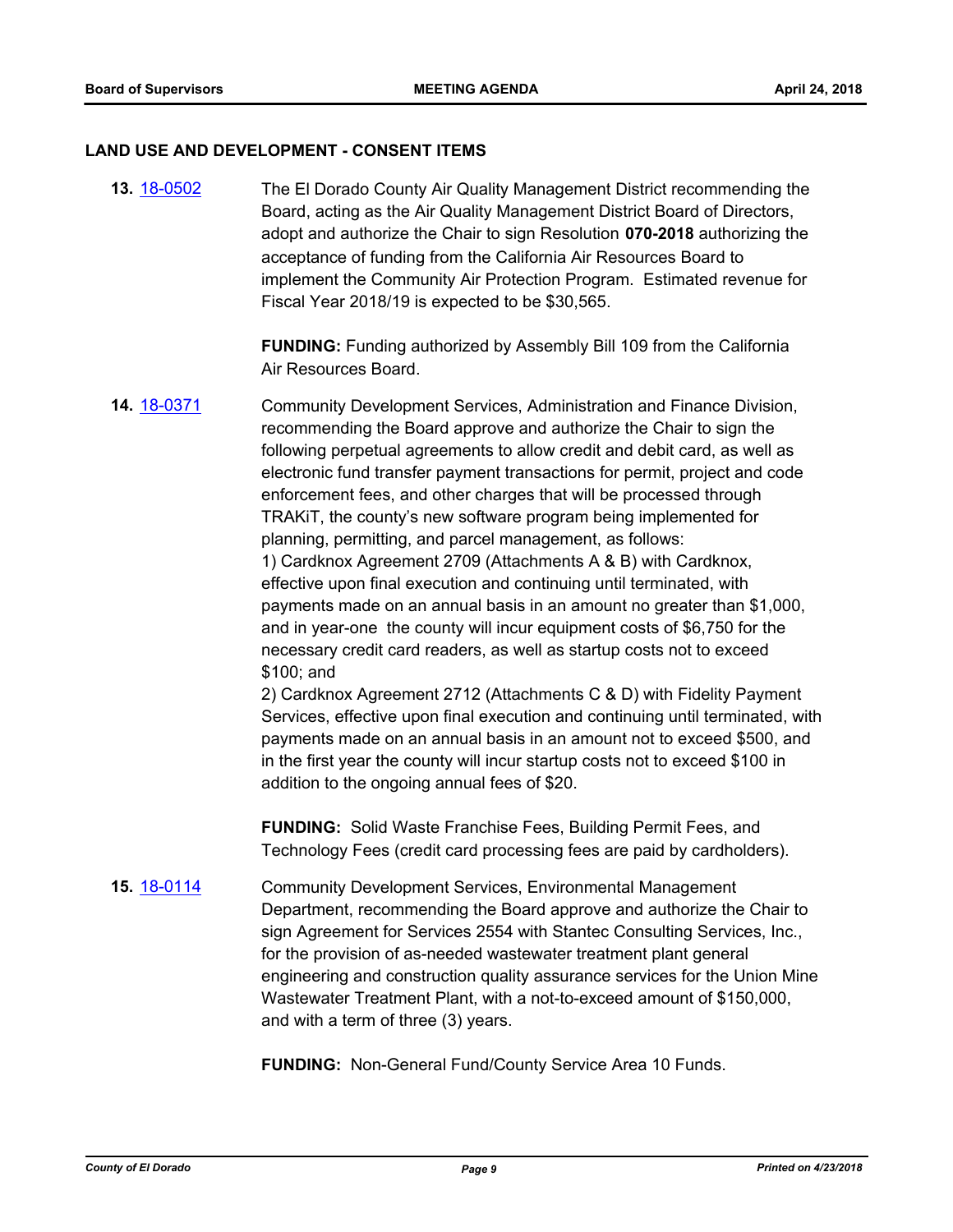**16.** [18-0500](http://eldorado.legistar.com/gateway.aspx?m=l&id=/matter.aspx?key=23845) Community Development Services, Environmental Management Department, recommending the Board consider the following: 1) Accept a grant award funded through the Greenhouse Gas Reduction Fund from the State of California, Department of Resources Recycling and Recovery, Fiscal Year 2017/18 Food Waste Prevention and Rescue Grant Program, in the amount of \$277,140, for the term of March 1, 2018 through April 1, 2021; and 2) Delegate authority to the Environmental Management Department Director, or designee, to execute the Grant Agreement and all Grant

related documents including, but not limited to, amendments, requests for payment, reports, and all associated documents necessary to secure and expend the funds for the purpose of implementing this Food Waste Prevention and Rescue Grant Program.

**FUNDING:** Non-General Fund / State of California, Department of Resources Recycling and Recovery, Fiscal Year 2017/2018 Food Waste Prevention and Rescue Grant Program.

**17.** [18-0209](http://eldorado.legistar.com/gateway.aspx?m=l&id=/matter.aspx?key=23551) Community Development Services, Department of Transportation and the Environmental Management Department, recommending the Board: 1) Approve and authorize the Chair to sign a budget transfer adjusting the budget for Fiscal Year 2017/18 to allow for an increase in the CSA 3 budget for snow removal equipment rental expenses; an increase in the CSA 9 Pioneer Place Zone 64 budget for maintenance and construction costs for emergency sink hole repairs; the purchase of a tactical robot that will be used for haz mat emergency response for the Environmental Management Department; and the purchase and implementation of the Scale House Automation project for the Union Mine landfill (4/5 vote required);

2) Approve the addition of a tactical robot that will be used for haz mat emergency response to the Environmental Management Department fixed asset list; and

3) Approve the addition of the Scale House Automation project for the Union Mine landfill to the Environmental Management Department fixed asset list.

**FUNDING:** Various (see detail below).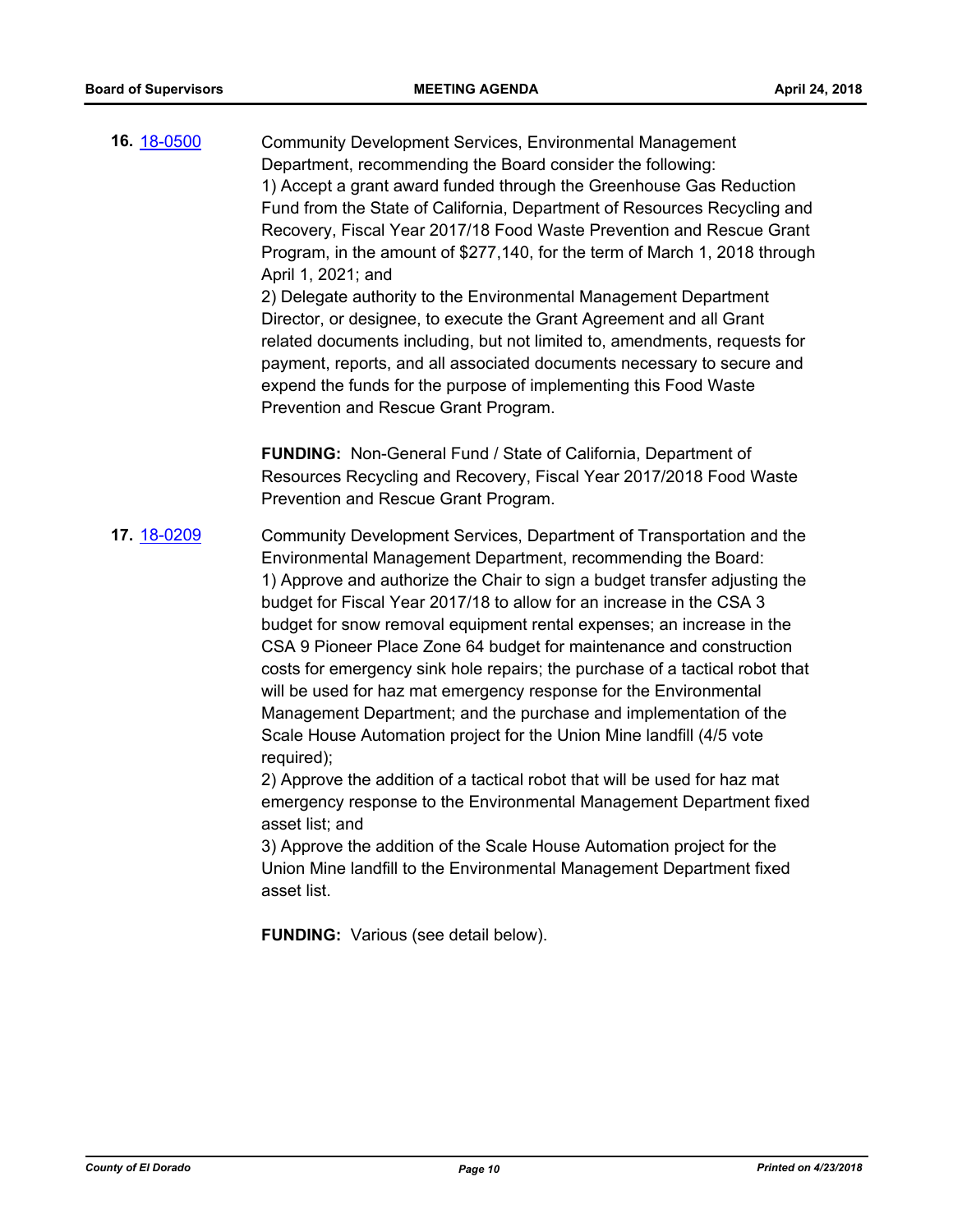| 18. 18-0424 | Community Development Services, Department of Transportation,<br>recommending the Board consider the following pertaining to the Newtown<br>Road Storm Damage Repair Project, PW 17-31185, CIP 78706, and<br>Contract 2685:<br>1) Award the Construction Contract to Hooker Creek, Inc., who submitted<br>the lowest responsive, responsible bid of \$909,301.00;<br>2) Approve and authorize the Chair to sign the Construction Contract,<br>subject to review and approval by County Counsel and Risk Management;<br>and<br>3) Authorize the Director of Transportation to sign an Escrow Agreement, if<br>requested by the Contractor and in accordance with Public Contract Code<br>Section 22300, for the purpose of holding Contract retention funds. |
|-------------|-------------------------------------------------------------------------------------------------------------------------------------------------------------------------------------------------------------------------------------------------------------------------------------------------------------------------------------------------------------------------------------------------------------------------------------------------------------------------------------------------------------------------------------------------------------------------------------------------------------------------------------------------------------------------------------------------------------------------------------------------------------|
|             | <b>FUNDING:</b> Federal Highway Administration anticipated reimbursement<br>(88.53%), California Disaster Assistance Act anticipated reimbursement<br>(8.60%), Road Fund (2.87%).                                                                                                                                                                                                                                                                                                                                                                                                                                                                                                                                                                           |
| 19. 18-0441 | Community Development Services, Department of Transportation,<br>recommending the Board approve and authorize the Chair to sign the<br>Memorandum of Understanding with the City of Folsom to define the roles<br>and responsibilities of each agency for the construction and maintenance<br>of improvements to Green Valley Road between Sophia Parkway in El<br>Dorado Hills and Natoma Street in Folsom.                                                                                                                                                                                                                                                                                                                                                |
|             | <b>FUNDING: Road Fund (Maintenance Only).</b>                                                                                                                                                                                                                                                                                                                                                                                                                                                                                                                                                                                                                                                                                                               |
| 20. 18-0487 | Community Development Services, Department of Transportation,<br>recommending the Board consider the following pertaining to the re-bid of<br>the Silva Valley Parkway Class 1 and 2 Bike Lanes (Harvard to Green<br>Valley) Project, Contract PW 17-31203, CIP 72310, Contract 2749:<br>1) Approve and adopt the Plans and Contract Documents and authorize<br>the Chair to sign the Plans; and<br>2) Authorize advertisement for construction bids.                                                                                                                                                                                                                                                                                                       |
|             | <b>FUNDING:</b> Congestion Mitigation and Air Quality Program (CMAQ) (95%                                                                                                                                                                                                                                                                                                                                                                                                                                                                                                                                                                                                                                                                                   |

- Federal), Urban State Transportation Block Grant Program (Urban STBG) (4% - Federal), Road Fund (1% - Local).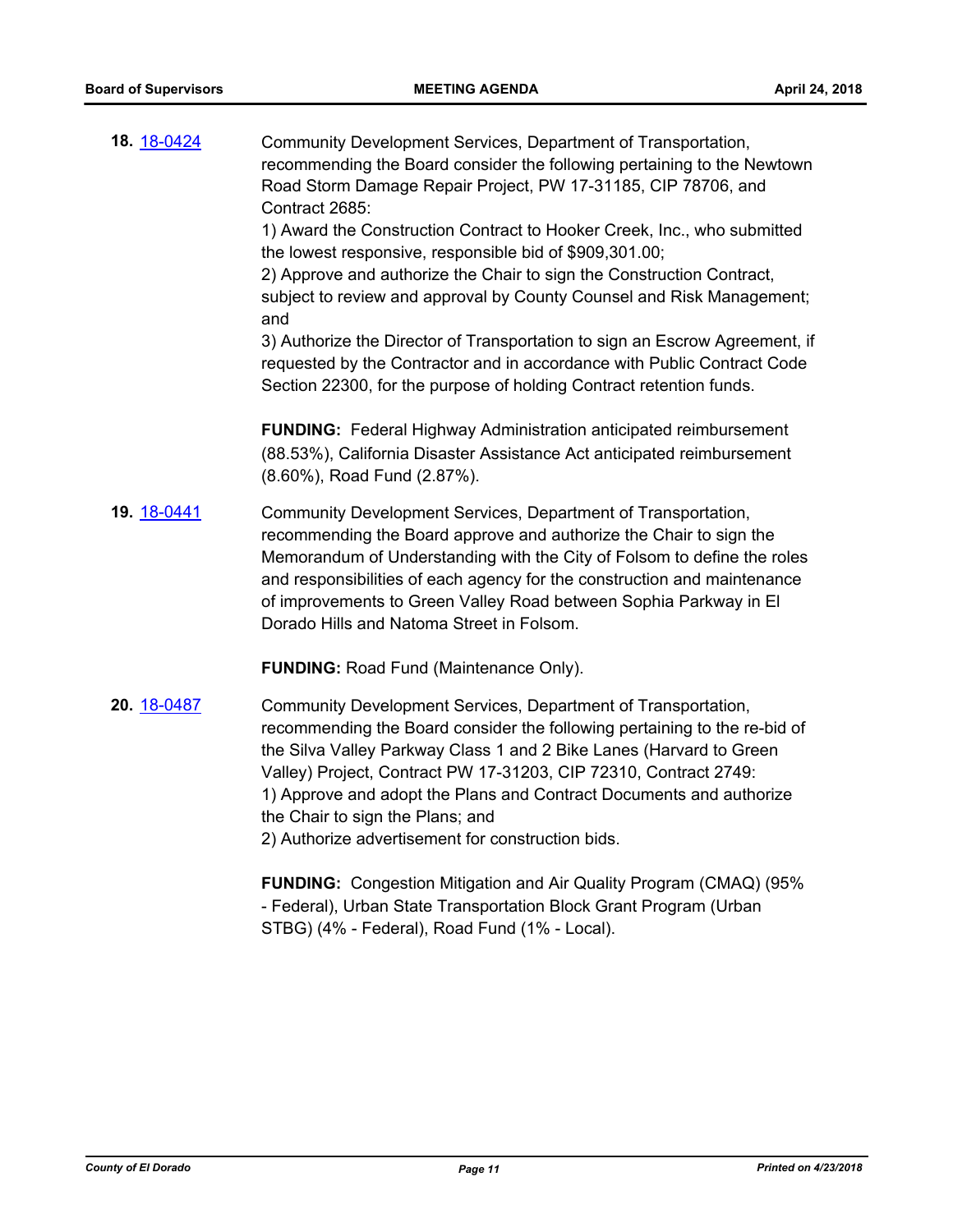| 21. 18-0505 | Community Development Services, Department of Transportation,<br>recommending the Board, pending review and approval by County<br>Counsel and Risk Management, consider the following pertaining to the<br>Francisco Drive Americans with Disabilities Act Improvement Project,<br>Contract PW 18-31218, CIP 71363, Contract 2773:<br>1) Approve and adopt the Plans and Contract Documents and authorize<br>the Chair to sign the Plans; and<br>2) Authorize advertisement for construction bids.                                                                                                                                                                                                                                                                                                                                         |
|-------------|--------------------------------------------------------------------------------------------------------------------------------------------------------------------------------------------------------------------------------------------------------------------------------------------------------------------------------------------------------------------------------------------------------------------------------------------------------------------------------------------------------------------------------------------------------------------------------------------------------------------------------------------------------------------------------------------------------------------------------------------------------------------------------------------------------------------------------------------|
|             | <b>FUNDING:</b> Regional Surface Transportation Program - Urban Surface<br>Transportation Block Grant Program (100%). (Federal Funds)                                                                                                                                                                                                                                                                                                                                                                                                                                                                                                                                                                                                                                                                                                      |
| 22. 18-0552 | Community Development Services, Department of Transportation,<br>recommending the Board adopt and authorize the Chair to sign Resolution<br>061-2018 adopting a list of projects funded in Fiscal Year 2018/19 by<br>Senate Bill 1: The Road Repair and Accountability Act of 2017.                                                                                                                                                                                                                                                                                                                                                                                                                                                                                                                                                        |
|             | <b>FUNDING: Senate Bill 1.</b>                                                                                                                                                                                                                                                                                                                                                                                                                                                                                                                                                                                                                                                                                                                                                                                                             |
| 23. 18-0563 | Community Development Services, Department of Transportation,<br>recommending the Board consider the following pertaining to the<br>Arrowbee Estates Road Zone of Benefit 98201 Road Maintenance and<br>Improvement Services Contract PW 16-31129, P&C 093-C1775, Contract<br>2762:<br>1) Award the Contract to Doug Veerkamp General Engineering, Inc., who<br>submitted the lowest responsive, responsible bid of \$207,524.03;<br>2) Approve and authorize the Chair to sign the Contract; pending review<br>and approval of the Contract documents by County Counsel and Risk<br>Management;<br>3) Authorize the Director of Transportation to sign the Notice of<br>Acceptance upon completion of the Work; and<br>4) Authorize the Clerk to release the Performance and Payment bonds at<br>the end of the one year Warranty period. |
|             | <b>FUNDING:</b> Arrowbee Estates Zone of Benefit assessments.                                                                                                                                                                                                                                                                                                                                                                                                                                                                                                                                                                                                                                                                                                                                                                              |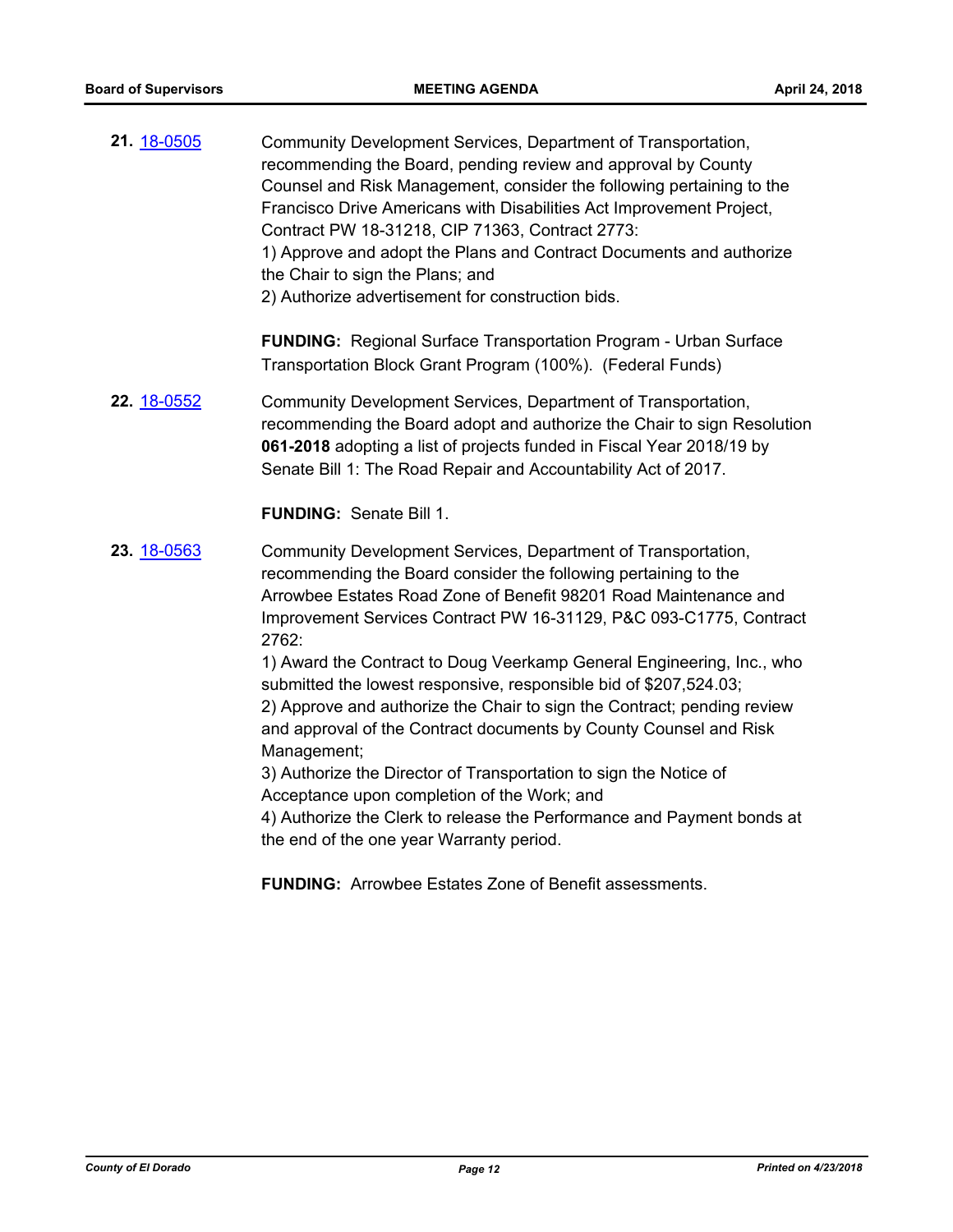| 24. 18-0560 | Community Development Services, Department of Transportation,<br>recommending the Board take the following actions pertaining to the re-bid<br>of El Dorado Trail - Los Trampas to Halcon Project, Contract 2612, PW<br>17-31207, CIP 97012:<br>1) Award the Construction Contract to Granite Construction Company for<br>being the lowest responsive, responsible bidder;<br>2) Approve and authorize the Chair to sign the Construction Contract,<br>subject to review and approval by County Counsel and Risk Management;<br>3) Authorize the Director of Transportation to sign an Escrow Agreement, if<br>requested by the Contractor and in accordance with Public Contract Code<br>Section 22300, for the purpose of holding Contract retention funds; and<br>4) Approve and ratify the Director of Transportation's signature on the<br>State of California Department of Parks and Recreation's Grant Contract<br>from the Recreational Trails Program for acceptance of the additional<br>\$300,000 in grant funding. |
|-------------|---------------------------------------------------------------------------------------------------------------------------------------------------------------------------------------------------------------------------------------------------------------------------------------------------------------------------------------------------------------------------------------------------------------------------------------------------------------------------------------------------------------------------------------------------------------------------------------------------------------------------------------------------------------------------------------------------------------------------------------------------------------------------------------------------------------------------------------------------------------------------------------------------------------------------------------------------------------------------------------------------------------------------------|
|             | <b>FUNDING:</b> Accumulative Capital Outlay-Parks (16%), Congestion<br>Mitigation and Air Quality Program (33%), Pollock Pines/Camino Park<br>Zone of Benefit (3%), Regional Surface Transportation Program Exchange<br>Funds-Rural-EDCTC (6%), State Parks Recreational Trails Program<br>(37%), and Transportation Development Act (5%). (Local, State, and<br>Federal Funds).                                                                                                                                                                                                                                                                                                                                                                                                                                                                                                                                                                                                                                                |
| 25. 18-0630 | Community Development Services, Department of Transportation,<br>recommending the Board retroactively (to April 10, 2018) approve and<br>authorize the Chair to execute Contract Change Order 3, adding three<br>trees to the scope of work at a cost of \$19,196.00 on the Tree Mortality<br>Project Phase III, Contract 2423, PW 17-30218.<br>FUNDING: California Disaster Assistance Act Funds (75% - State) and                                                                                                                                                                                                                                                                                                                                                                                                                                                                                                                                                                                                             |
| 26. 18-0542 | CAL FIRE (25% -State).<br>Planning and Building Department recommending the Board:<br>1) Approve the following reformatted Design Guides:<br>a) Adopt and authoirze the Chair to sign Resolution 071-2018 for<br><b>Community Design Guide;</b><br>b) Adopt and authorize the Chair to sign Resolution 072-2018 for Historic<br>Design Guide;<br>c) Adopt and authorize the Chair to sign Resolution 073-2018 for Sierra<br>Design Guide; and<br>d) Adopt and authorize the Chair to sign Resolution 074-2018 for Missouri<br>Flat Design Guidelines; and<br>2) Approve minor revisions to the Mixed Use Design Manual as authorized<br>in Resolution 197-2015.                                                                                                                                                                                                                                                                                                                                                                 |

**FUNDING:** N/A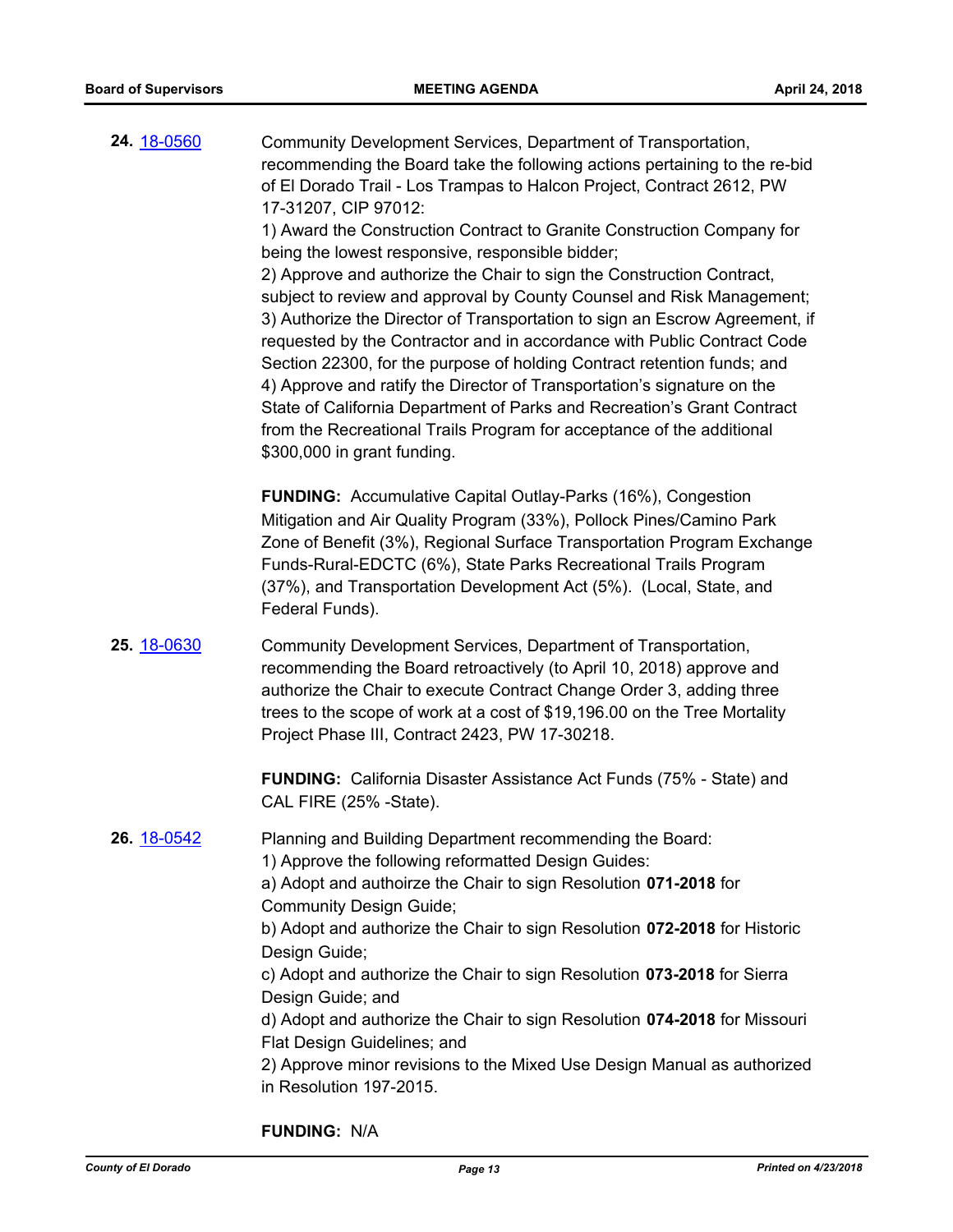#### **LAW AND JUSTICE - CONSENT ITEMS**

**27.** [18-0573](http://eldorado.legistar.com/gateway.aspx?m=l&id=/matter.aspx?key=23918) District Attorney recommending the Board 1) Approve the use of Supplemental Local Law Enforcement Funding in Fiscal Year 2017/18 for the purchase of equipment and software for a digital forensic lab in the District Attorney's leased facility; 2) Approve and authorize the Chair to sign a budget transfer increasing revenue and appropriations within the District Attorney's budget by \$6,000 (4/5 vote required); and 3) Approve a change to the District Attorney's Fiscal Year 2017/18 Fixed Asset List, increasing the Forensic Tower fixed asset dollar amount from \$20,000 to \$26,000.

**FUNDING:** Supplemental Local Law Enforcement Funding.

**28.** [18-0518](http://eldorado.legistar.com/gateway.aspx?m=l&id=/matter.aspx?key=23863) Probation Department recommending the Board approve the following equipment related to security surveillance video storage to the Probation Department's Fiscal Year 2017/18 Fixed Asset Listing: One Aberdeen Stirling X32 Storage Server and JBOD S43/S44 Expansion System.

> **FUNDING:** General Fund (Probation Department Fiscal Year 2017/18 Approved Budget).

**29.** [18-0553](http://eldorado.legistar.com/gateway.aspx?m=l&id=/matter.aspx?key=23898) Sheriff's Office, Probation Department, District Attorney's Office, and Animal Services Division recommending the Board approve the following: 1) Award Bid 18-680-035 for the purchase of Ammunition to the low qualified bidders, San Diego Police Equipment Company, Inc. of San Diego, CA. and Miwall Corporation of Grass Valley, CA. and Dooley Enterprises of Anaheim, CA;

> 2) Authorize the Purchasing Agent to issue purchase contracts to San Diego Police Equipment Co. in the amount of \$114,200, to Miwall Corporation in the amount of \$25,700, and to Dooley Enterprises in the amount of \$14,200 for a total award in the amount of \$154,100 plus applicable sales tax, for a twelve month (12-month) award period following Board approval; and

> 3) Authorize the Purchasing Agent to increase the blanket purchase orders on an "as needed" basis during the awarded period as neccessary based on departments estimated needs.

**FUNDING:** General Fund.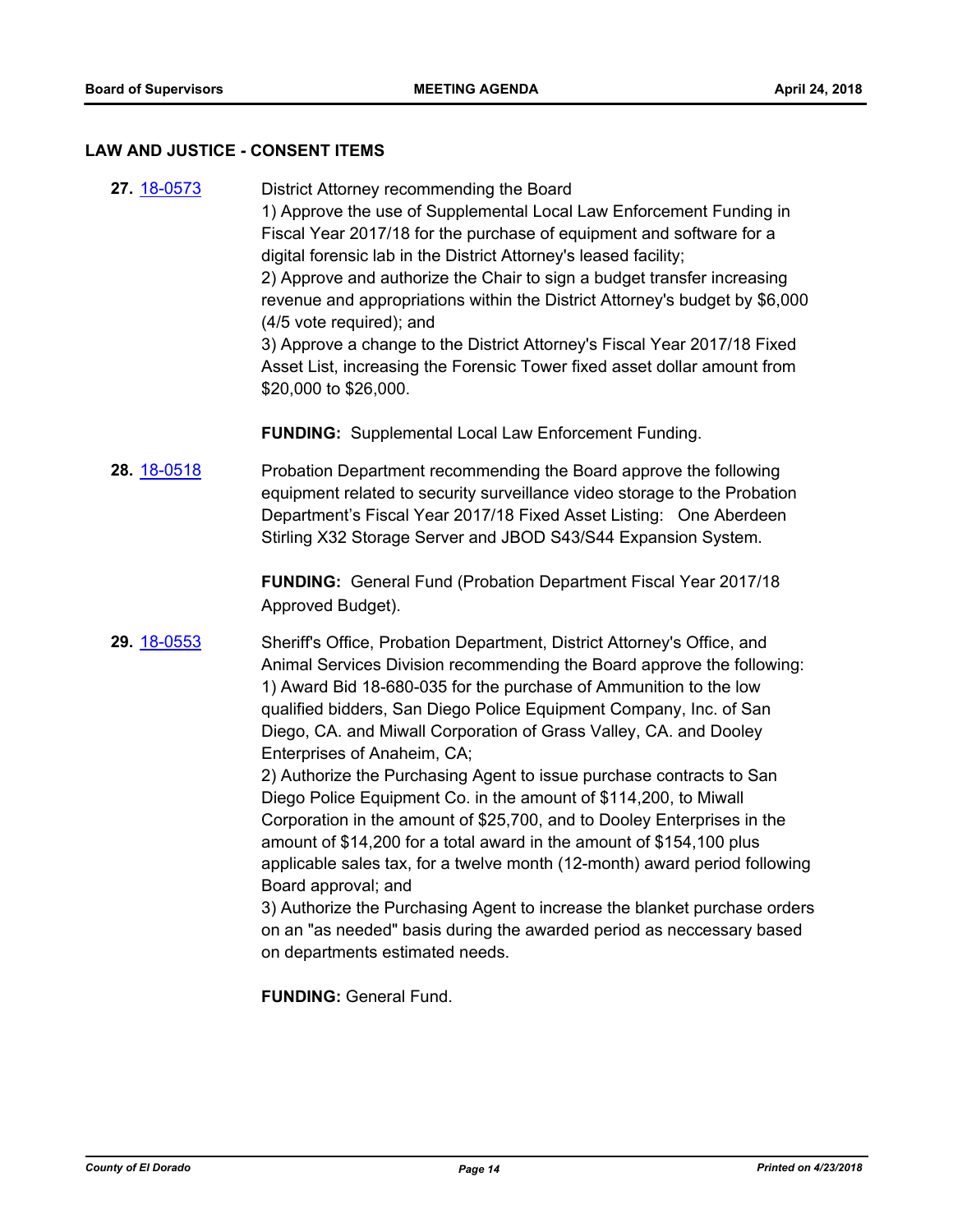**30.** [18-0452](http://eldorado.legistar.com/gateway.aspx?m=l&id=/matter.aspx?key=23797) Sheriff's Office recommending the Board approve and authorize the Chair to execute Reimbursement Agreement 2796 between the County and City of South Lake Tahoe for reimbursement of funds in the amount of \$47,138 for the grant performance period that ends May 31, 2020 from the Fiscal Year 2017 Homeland Security Grant for the purchase of a Crime Mapping System for the South Lake Tahoe Police Department.

**FUNDING:** Fiscal Year 2017 Homeland Security Grant.

**31.** [18-0297](http://eldorado.legistar.com/gateway.aspx?m=l&id=/matter.aspx?key=23640) Sheriff's Office recommending the Board authorize the continuation of perpetual Agreement 875-S0911 (#1026) with Keefe Commissary Network, LLC, an affiliate of The Keefe Group, for the term April 30, 2018 through April 29, 2019 to provide commissary services to the inmates housed in the Placerville and South Lake Tahoe Jails.

**FUNDING:** Inmate Welfare Trust Account - No County Funds.

## **END CONSENT CALENDAR**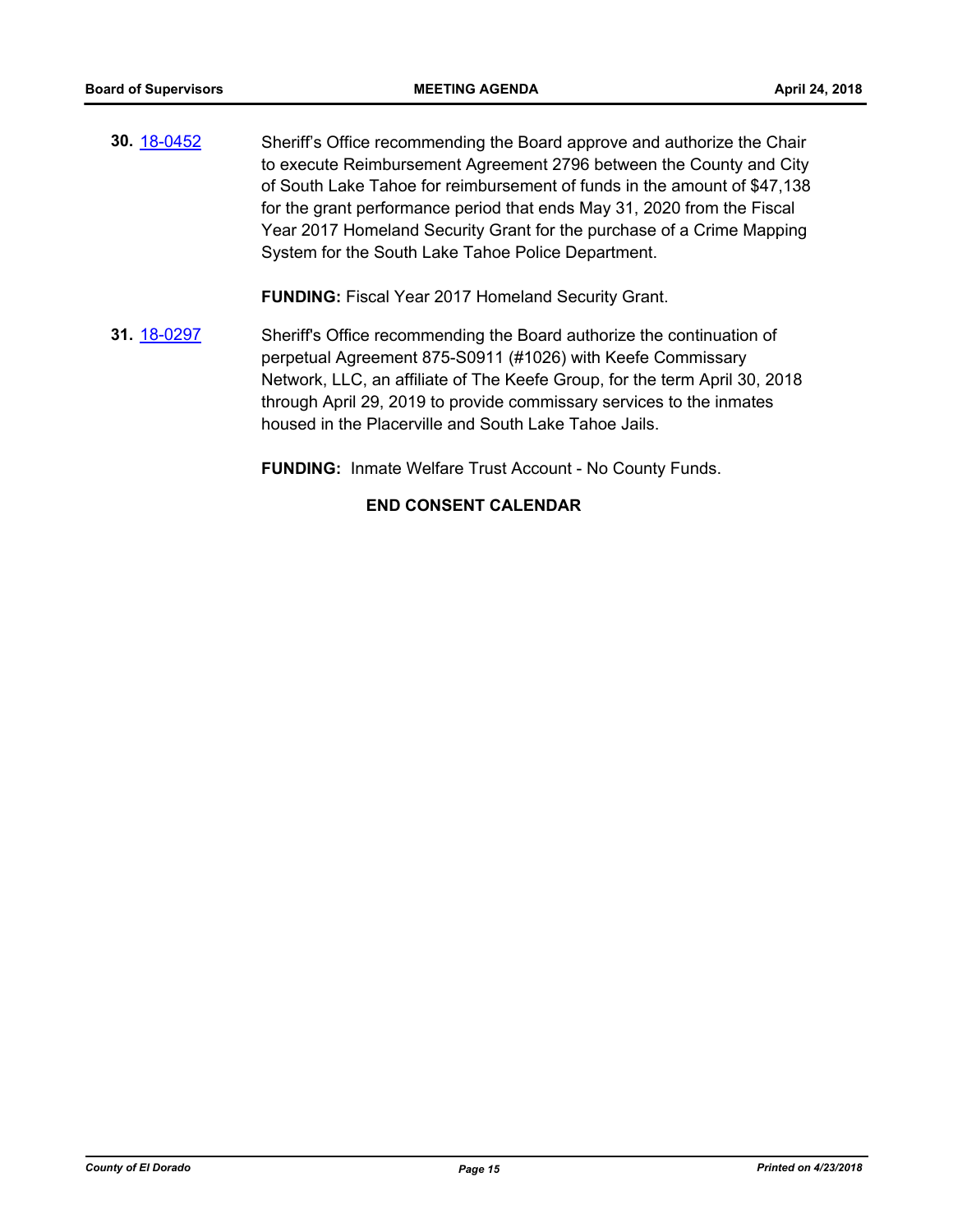## **DEPARTMENT MATTERS (Items in this category may be called at any time)**

- **32.** [18-0422](http://eldorado.legistar.com/gateway.aspx?m=l&id=/matter.aspx?key=23767) Community Development Services, Environmental Management Department, recommending the Board: 1) Approve the **Introduction** (First Reading) of Ordinance **5083** amending in its entirety Chapter 8.76, Ordinance 4629, of the El Dorado County Ordinance Code pertaining to bear-proof garbage can requirements; and 2) Waive full reading of the Ordinance, read by title only and Continue to May 8, 2018, for **Final Passage** (Second Reading). (Est. Time: 20 Min.) **FUNDING:** County Service Area 10, Zone C Litter Abatement.
- **33.** [18-0567](http://eldorado.legistar.com/gateway.aspx?m=l&id=/matter.aspx?key=23912) Health and Human Services Agency, recommending the Board adopt and authorize the Chair to sign Resolution **058-2018,** thereby: 1) Approving revision of the name of the Mental Health Commission to the Behavioral Health Commission; and 2) Adopting the revised Bylaws of the El Dorado County Behavioral Health Commission pursuant to California Welfare and Institutions Code Section 5604. (Est. Time: 10 MIn.)

## **FUNDING:** N/A

**34.** [18-0355](http://eldorado.legistar.com/gateway.aspx?m=l&id=/matter.aspx?key=23698) Board of Supervisors to take final action to deny the appeal submitted by Adam and Angela Anderson appealing the Planning Commission's February 8, 2018, County modification of Special Use Permit S10-0009 for Villa Florentina Bed & Breakfast, modify Special Use Permit S10-0009 to remove the ability to conduct special events, and adopt findings of fact pursuant to their action on April 10, 2018 (Item 22). (Supervisorial District 4) (Est. Time: 15 Min.)

#### **10:00 A.M. - TIME ALLOCATION**

**35.** [18-0289](http://eldorado.legistar.com/gateway.aspx?m=l&id=/matter.aspx?key=23632) Supervisor Novasel recommending the Board consider the following: 1) Receive an invitation for the Board and the community to participate in the annual Great Bike Ride, May 8, 2018, from 11:30 a.m. to 1:00 p.m. on the El Dorado Trail, starting at the County offices between Buildings A and B, 330 Fair Lane, Placerville; and 2) Approve a Proclamation recognizing the month of May, 2018 as National Bike Month. (Est. Time: 5 Min.) **36.** [18-0190](http://eldorado.legistar.com/gateway.aspx?m=l&id=/matter.aspx?key=23532) Health and Human Services Agency recommending the Board recognize Barbara Mick upon her retirement from the County of El Dorado Health and Human Services Agency, and approve the Chair to sign a Proclamation recognizing Barbara's service and dedication to the clients in the Social Services Division of the Health and Human Services Agency. (Est. Time: 5 Min.)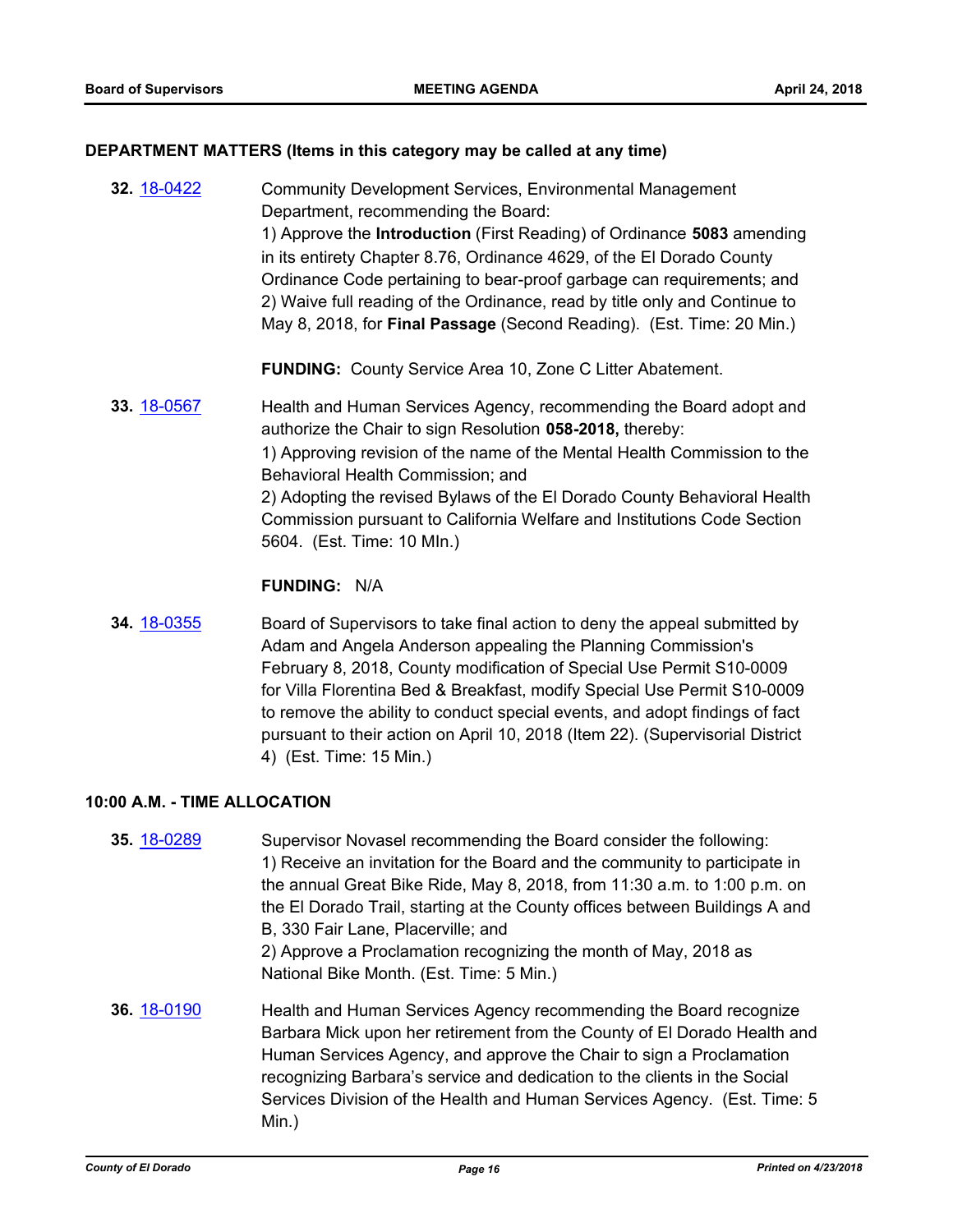**37.** [18-0288](http://eldorado.legistar.com/gateway.aspx?m=l&id=/matter.aspx?key=23631) Health and Human Services Agency recommending the Board: 1) Approve and authorize the Chair to sign a proclamation to recognize April 15 - 21, 2018 as National Volunteer Week; and 2) Recognize and formally thank the volunteers who work with the Health and Human Services Agency for their time and energy to support and improve our community. (Est. Time: 10 Min.)

## **FUNDING:** N/A

- **38.** [18-0609](http://eldorado.legistar.com/gateway.aspx?m=l&id=/matter.aspx?key=23954) Supervisor Veerkamp recommending the Board receive a presentation from the 2017/18 El Dorado County Youth Commission. The purpose of their presentation is to report out on their activities during this school year. (Est. Time: 20 Min.)
- **39.** [18-0490](http://eldorado.legistar.com/gateway.aspx?m=l&id=/matter.aspx?key=23835) HEARING Auditor-Controller recommending the Board authorize the Auditor to Disburse Excess Proceeds to Claimants. (Est. Time: 20 Min.)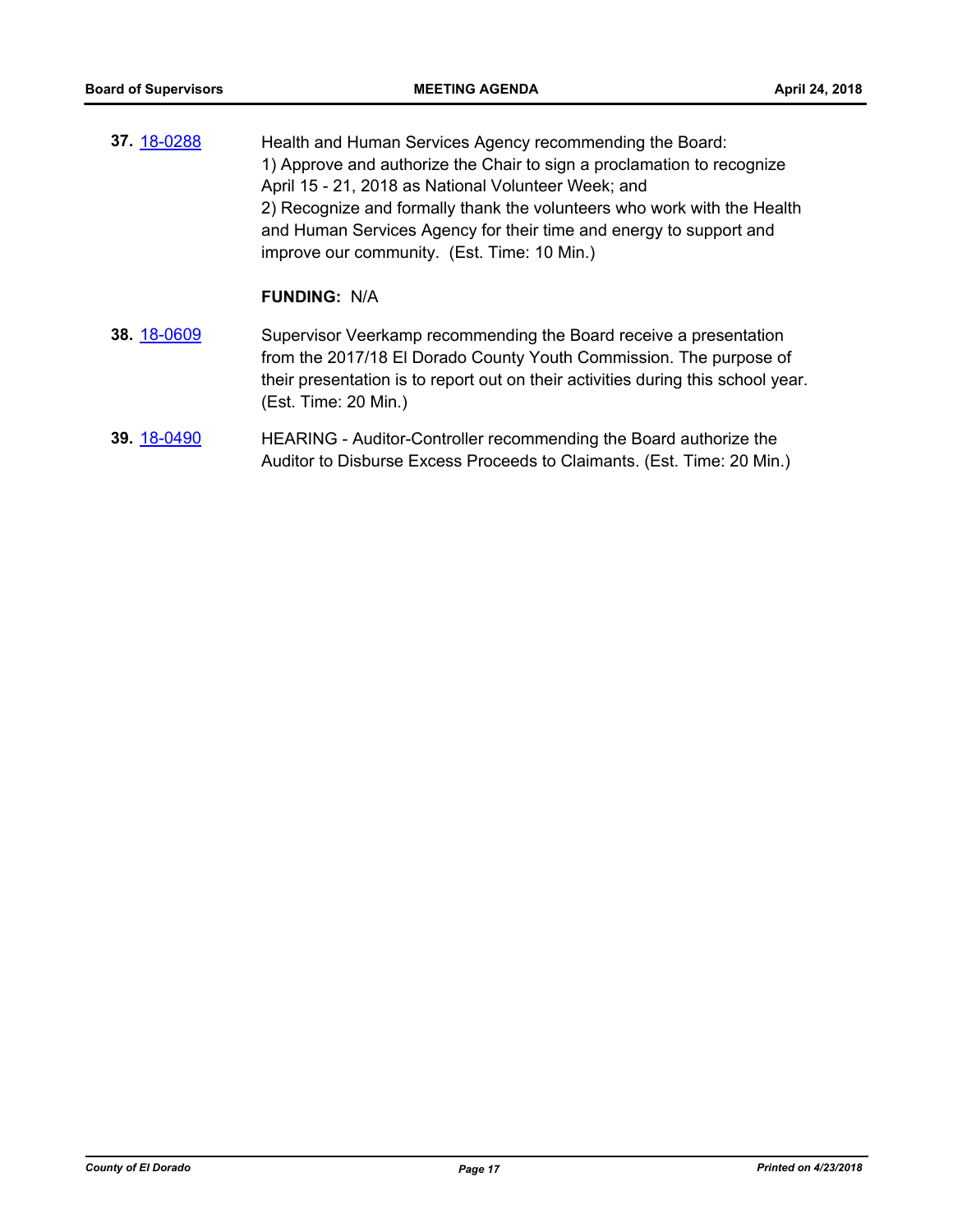## **11:00 A.M. - TIME ALLOCATION**

| 40. 18-0642 | Supervisor Frentzen recommending the Board consider the following:<br>1) Recognize and thank Fred Simon for his many years of service and<br>contributions to the community, and<br>2) Approve and authorize the Chair to sign a Certificate of Recognition.<br>(Est. Time 5 Min.)                                                                                                                                                                                                                                                                                                                                                         |
|-------------|--------------------------------------------------------------------------------------------------------------------------------------------------------------------------------------------------------------------------------------------------------------------------------------------------------------------------------------------------------------------------------------------------------------------------------------------------------------------------------------------------------------------------------------------------------------------------------------------------------------------------------------------|
| 41. 18-0670 | Supervisor Ranalli recommending the Board consider the following:<br>1) Receive a presentation provided by William E. Schultz, County of El<br>Dorado Veterans Affairs Director regarding the recognition of May as<br>"National Military Appreciation Month"; and<br>2) Approve and authorize Chair to sign a Proclamation recognizing the<br>month of May as "National Military Appreciation Month." (Est. Time: 5<br>$Min.$ )                                                                                                                                                                                                           |
| 42. 18-0597 | Health and Human Services Agency recommending the Board:<br>1) Receive a status update from the Senior Legal Services Ad Hoc<br>Committee; and<br>2) Consider and approve the following recommendations from the<br>Committee to maintain the current structure of Senior Legal Services since<br>it has been determined to be the most cost effective, efficient and highest<br>of quality service, as a program within the Health and Human Services<br>Agency, with a comparable level of General Fund support for Fiscal Year<br>2018/19, and continue to look into other possibilities for sustainable<br>funding. (Est. Time: 1 Hr.) |

**FUNDING:** Federal, State and General Fund.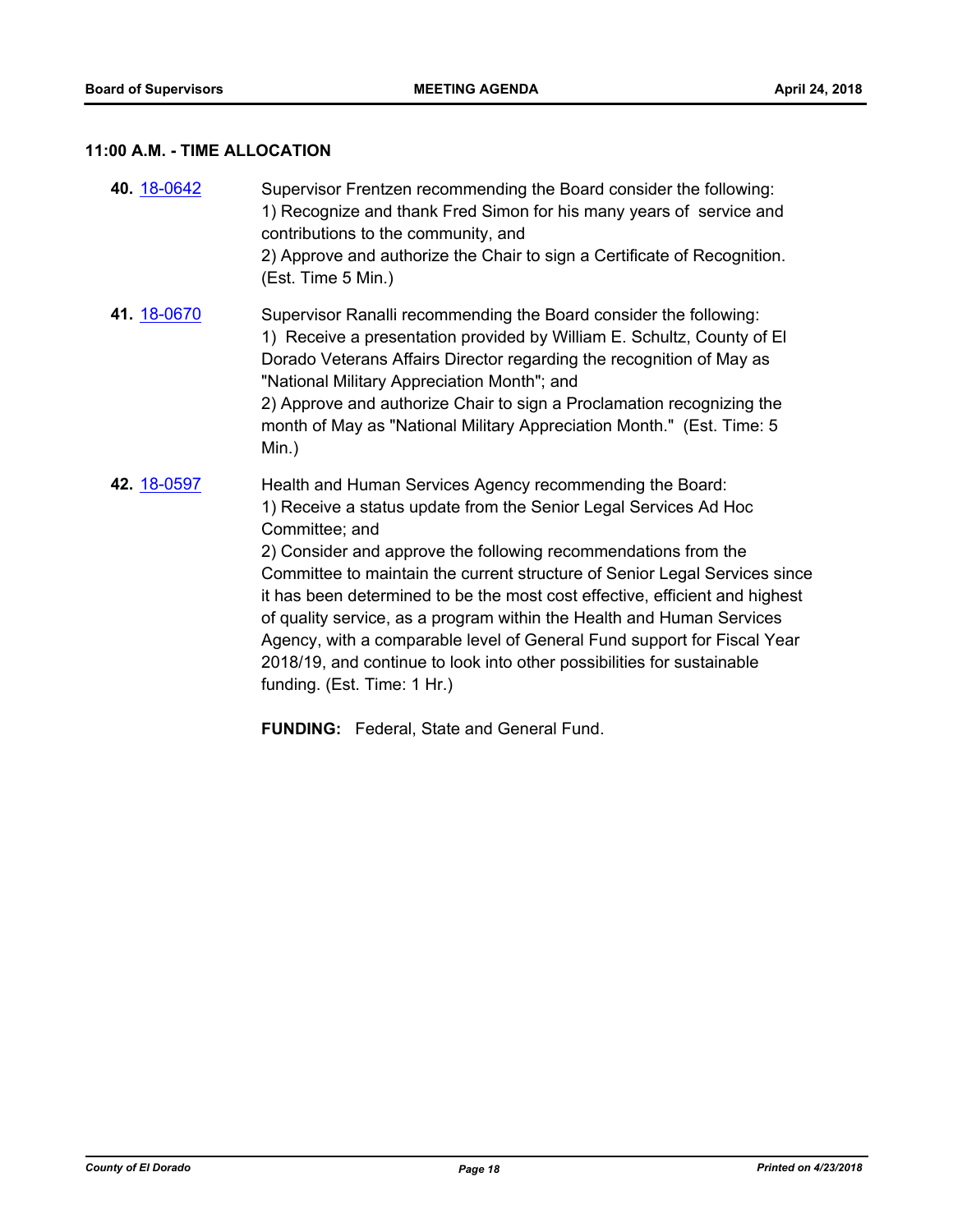#### **2:00 P.M. - TIME ALLOCATION**

**43.** [18-0586](http://eldorado.legistar.com/gateway.aspx?m=l&id=/matter.aspx?key=23931) HEARING - To consider a request by Roland and Penny Brecek appealing the Planning and Building Department Director's February 22, 2018, approval of Grading Permit number 263768 on property identified by Assessor's Parcel Number 110-460-61, consisting of 1 acre, in the El Dorado Hills area; and staff recommending the Board take the following actions: 1) Find Grading Permit number 263768 is exempt pursuant to California Environmental Quality Act Guidelines Section 150303(a) (Categorical Exemption- New Construction or Conversion of Small Structures-Single Family Residence); and

2) Deny the appeal, thereby upholding the approval of Grading Permit number 263768 by the Planning and Building Department Director on February 22, 2018. (Supervisorial District 1) (Est. Time: 1 Hr.)

## **2:30 P.M. - TIME ALLOCATION**

**44.** [18-0655](http://eldorado.legistar.com/gateway.aspx?m=l&id=/matter.aspx?key=24000) Chief Administrative Officer recommending the Board explore options to develop an economic development incentive policy that allows for the County to loan or reimburse non-residential developers for the cost of impact fees established on behalf of special districts (e.g, Fire Districts, Community Services Districts, and Parks & Recreation Districts) related to non-residential development, such as retail/commercial, office, research and development, industrial, agriculture or warehouse/distribution development, and direct staff to return to the Board within 90 days with a draft policy for consideration. (Est. Time: 15 Min.)

> FUNDING: Economic Development funding received from Transient Occupancy Tax revenue.

- **45.** [18-0582](http://eldorado.legistar.com/gateway.aspx?m=l&id=/matter.aspx?key=23927) HEARING The Board is asked to consider a request from the Rescue Fire Protection District ("District") to adopt and authorize the Chair to sign Resolution **063-2018** revising development impact mitigation fees for the District. (Est. Time: 15 Min.)
- **46.** [18-0583](http://eldorado.legistar.com/gateway.aspx?m=l&id=/matter.aspx?key=23928) HEARING The Board is asked to consider a request from the Lake Valley Fire Protection District ("District") to adopt and authorize the Chair to sign Resolution **064-2018** revising development impact mitigation fees for the District. (Est. Time: 15 Min.)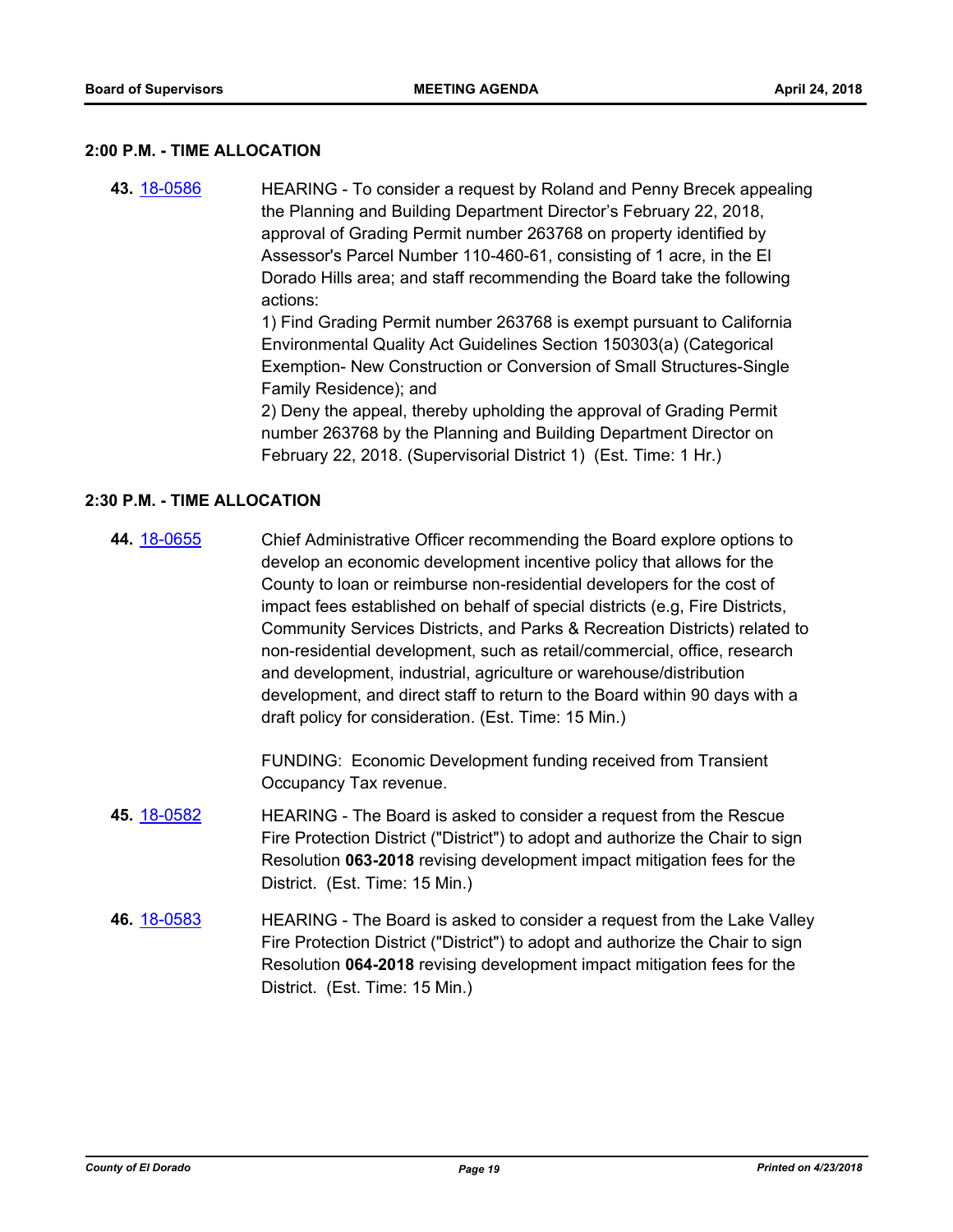#### **3:30 P.M. - TIME ALLOCATION**

**47.** [18-0604](http://eldorado.legistar.com/gateway.aspx?m=l&id=/matter.aspx?key=23949) HEARING - Community Development Services, Department of Transportation, recommending the Board conduct a Hearing to consider adoption of Resolution of Necessity **067-2018** related to the Silver Springs Parkway to Bass Lake Road (south segment) Project CIP 76108 (Project) authorizing the commencement of eminent domain proceedings to acquire Assessor Parcel Number 115-030-16, owned by: Carl E. Pohto and Laura E. Pohto, his wife as joint tenants, and finding that:

1) The public interest and necessity require the proposed Project;

2) The Project is planned or located in the manner that will be most compatible with the greatest public good and the least private injury; 3) The Property sought to be acquired is necessary for the Project;

4) The Offer required by Section 7267.2 of the Government Code has been made to the owner(s) of record, unless the owner(s) could not be located with reasonable diligence; and

5) Authorizing outside Counsel; Meyers-Nave, with cooperation as needed from County Counsel, to proceed with the necessary steps to acquire the required property.

Note: A 4/5 vote of the Board is required to adopt the Resolution of Necessity. This Resolution of Necessity and the following eminent domain action is required on this parcel because the owners of record are deceased. (Est. Time: 15 Min.)

**FUNDING:** This Project is funded by Developer Advanced TIM fees, County (west slope) TIM fees, Developer Funds and Road Funds/Discretionary Funds.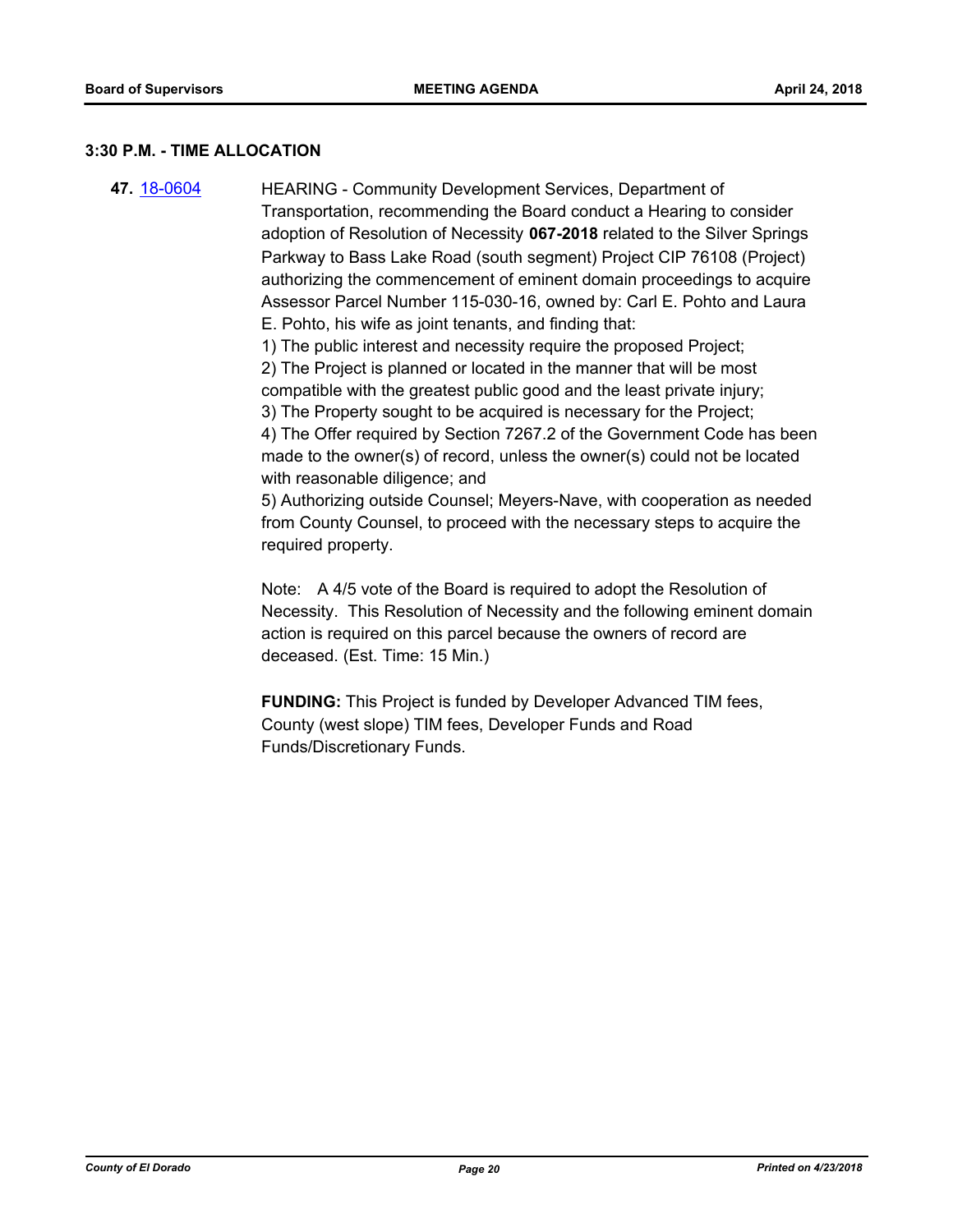**48.** [18-0605](http://eldorado.legistar.com/gateway.aspx?m=l&id=/matter.aspx?key=23950) HEARING - Community Development Services, Department of Transportation, recommending the Board conduct a Hearing to consider adoption of Resolution of Necessity **068-2018** related to the Silver Springs Parkway to Bass Lake Road (south segment) Project CIP 76108 (Project) authorizing the commencement of eminent domain proceedings to acquire the parcel described in the attached Plat and Legal Description which has no Assessor Parcel Number, owned by: the Retirement Activities Group, and finding that:

1) The public interest and necessity require the proposed Project;

2) The Project is planned or located in the manner that will be most compatible with the greatest public good and the least private injury;

3) The Property sought to be acquired is necessary for the Project;

4) The Offer required by Section 7267.2 of the Government Code has been made to the owner(s) of record, unless the owner(s) could not be located with reasonable diligence; and

5) Authorizing outside Counsel; Meyers-Nave, with cooperation as needed from County Counsel, to proceed with the necessary steps to acquire the required property.

Note: A 4/5 vote of the Board is required to adopt the Resolution of Necessity. This Resolution of Necessity and the following eminent domain action is required on this parcel because the owners were unable to be located. (Est. Time: 15 Min.)

**FUNDING:** This Project is funded by Developer Advanced TIM fees, County (west slope) TIM fees, Developer Funds and Road Funds/Discretionary Funds.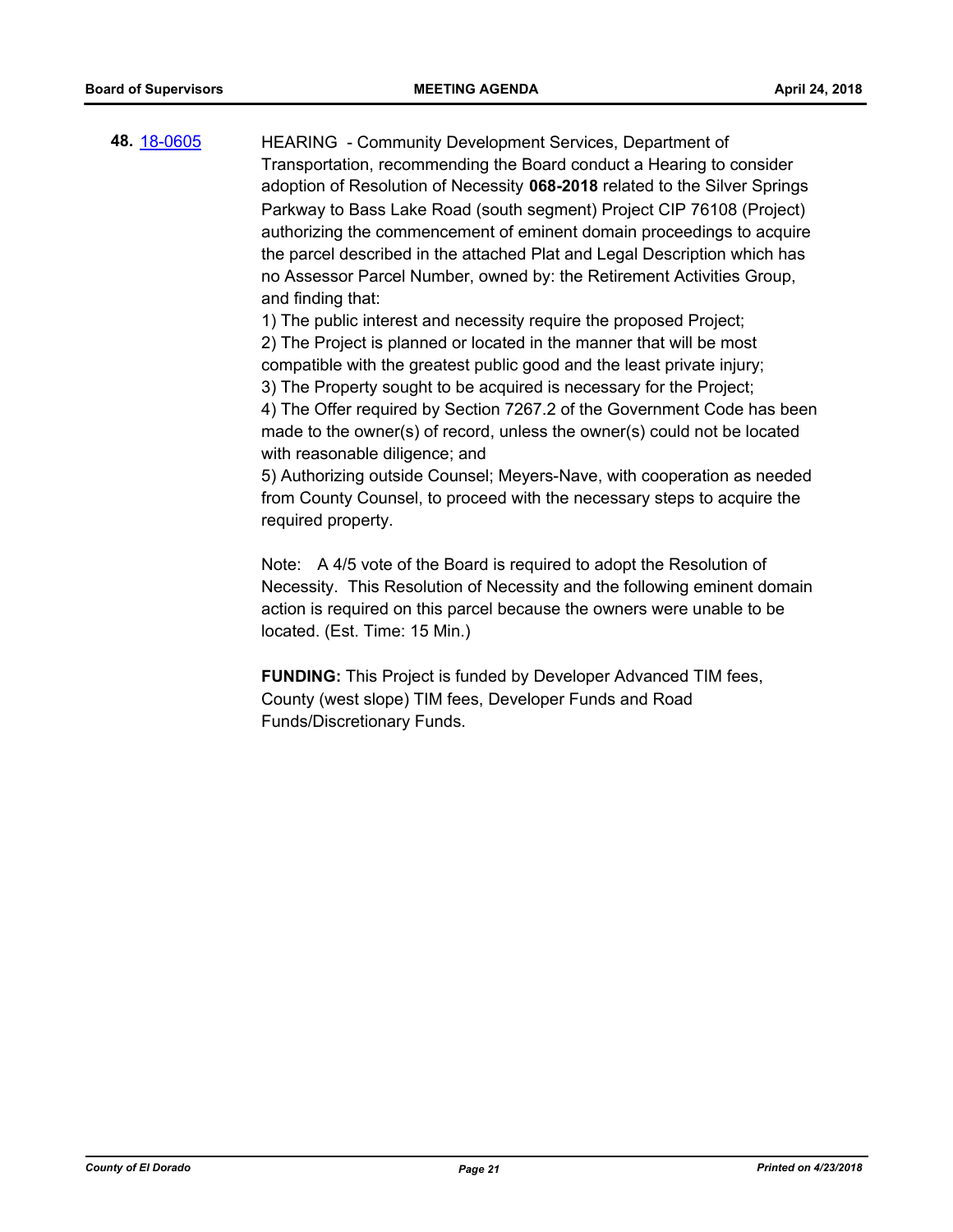**49.** [18-0606](http://eldorado.legistar.com/gateway.aspx?m=l&id=/matter.aspx?key=23951) HEARING - Community Development Services, Department of Transportation, recommending the Board conduct a Hearing to consider adoption of Resolution of Necessity **069-2018** related to the Silver Springs Parkway to Bass Lake Road (south segment) Project CIP 76108 (Project) authorizing the commencement of eminent domain proceedings to acquire portions of Assessor Parcel Number 115-030-03, owned by: Martin Szegedy a married man, as his sole and separate property, and finding that:

1) The public interest and necessity require the proposed Project;

2) The Project is planned or located in the manner that will be most compatible with the greatest public good and the least private injury;

3) The Property sought to be acquired is necessary for the Project;

4) The Offer required by Section 7267.2 of the Government Code has been made to the owner(s) of record, unless the owner(s) could not be located with reasonable diligence; and

5) Authorizing outside Counsel, Meyers Nave, with cooperation as needed from County Counsel, to proceed with the necessary steps to acquire the required property.

Note: A 4/5 vote of the Board is required to adopt the Resolution of Necessity. This Resolution of Necessity and the following eminent domain action is required because negotiations with the property owners are at an impasse. (Est. Time: 15 Min.)

**FUNDING:** This Project is funded by Developer Advanced TIM fees, County (west slope) TIM fees, Developer Funds and Road Funds/Discretionary Funds.

## **ITEMS TO/FROM SUPERVISORS**

## **CAO UPDATE**

**ADJOURNMENT**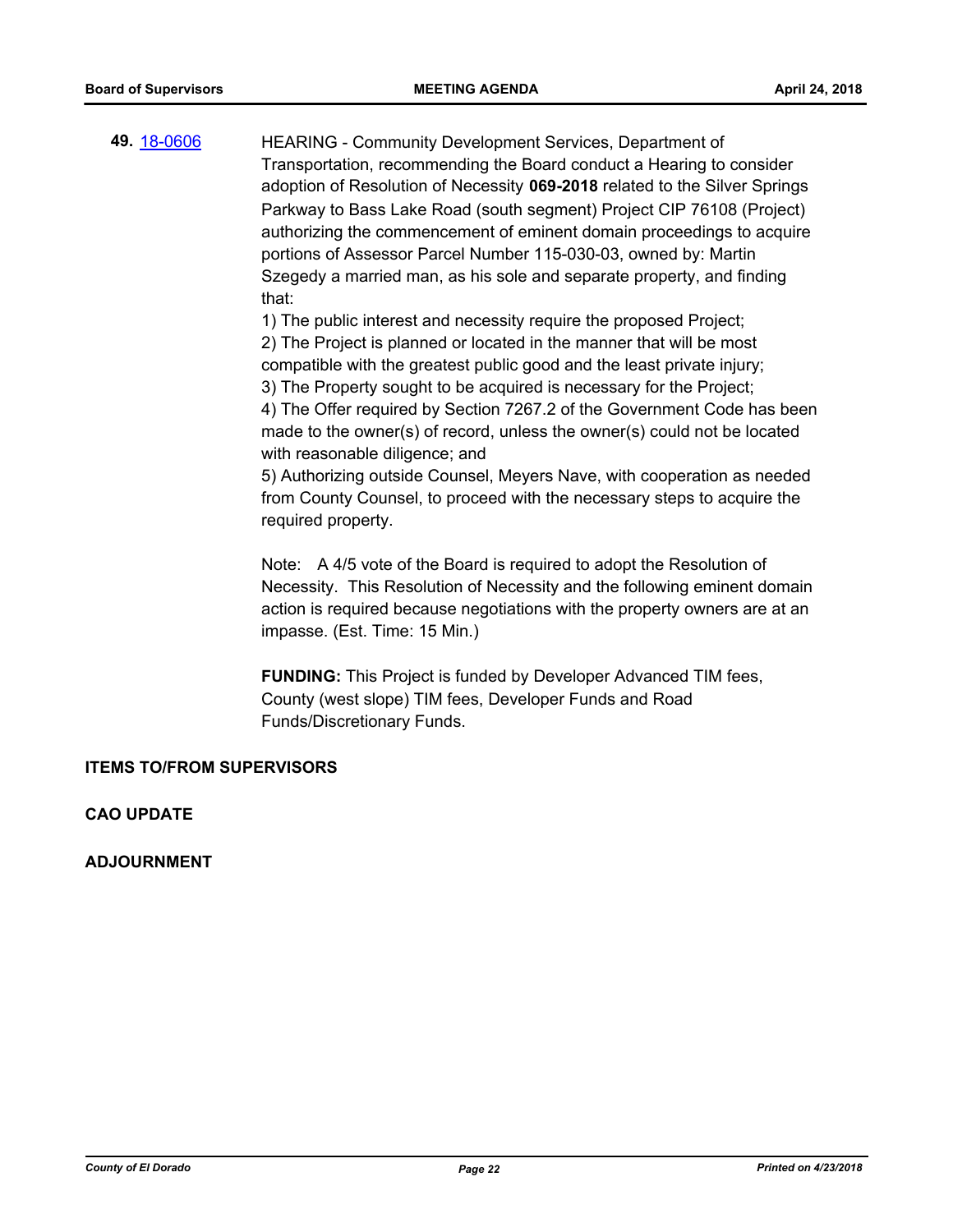## **CLOSED SESSION**

| 50. 18-0619 | <b>Pursuant to Government Code Section 54957.6 - Conference with</b>                                                                                                                                                                                                                                                                                                                                                                                                                                                                                                                                                                                                                                                                                                                  |
|-------------|---------------------------------------------------------------------------------------------------------------------------------------------------------------------------------------------------------------------------------------------------------------------------------------------------------------------------------------------------------------------------------------------------------------------------------------------------------------------------------------------------------------------------------------------------------------------------------------------------------------------------------------------------------------------------------------------------------------------------------------------------------------------------------------|
|             | Labor Negotiator: County Negotiator: Director of Human Resources<br>and/or designee. Employee Organization: El Dorado County Employees<br>Association Local No.1 representing employees in the General,<br>Professional, and Supervisory Bargaining Units; Operating Engineers<br>Local No. 3 representing employees in the Trades & Crafts and<br>Corrections Bargaining Units; El Dorado County Probation Officer's<br>Association; Deputy Sheriffs Association representing employees in the<br>Law Enforcement Unit; El Dorado County Criminal Attorney Association; El<br>Dorado County Deputy County Counsel Association; El Dorado County<br>Managers Association; El Dorado County Law Enforcement Managers<br>Association; and Unrepresented Employees. (Est. Time: 15 Min.) |
| 51. 18-0673 | Conference with Legal Counsel - Initiation of Litigation pursuant to<br>Government Code Section 54956.9(d)(4). Number of potential cases: (1).<br>(Est. Time: 15 Min.)                                                                                                                                                                                                                                                                                                                                                                                                                                                                                                                                                                                                                |
| 52. 18-0674 | Conference with Legal Counsel - Initiation of Litigation pursuant to<br>Government Code Section 54956.9(d)(4). Number of potential cases: (1).<br>(Est. Time: 15 Min.)                                                                                                                                                                                                                                                                                                                                                                                                                                                                                                                                                                                                                |
| 53. 18-0675 | Conference with Legal Counsel - Initiation of Litigation pursuant to<br>Government Code Section 54956.9(d)(4). Number of potential cases: (1).<br>(Est. Time: 10 Min.)                                                                                                                                                                                                                                                                                                                                                                                                                                                                                                                                                                                                                |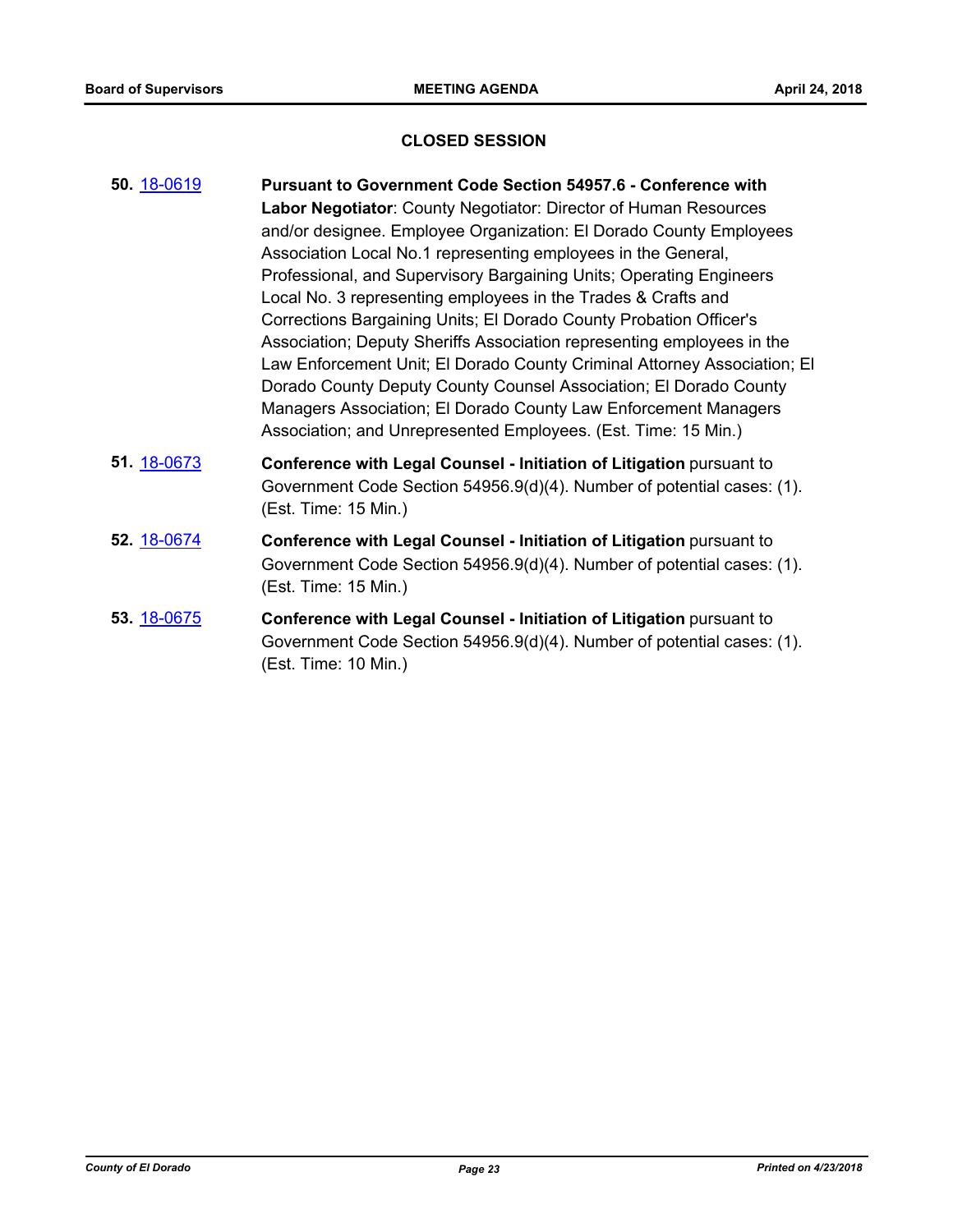On August 19, 2003, the Board adopted the following protocol: It is a requirement that all speakers, County staff and the public, when approaching the podium to make a visual presentation to the Board of Supervisors, must provide the Clerk with the appropriate number of hard copies of the presentation for Board members and the audience.

Digital Recordings of regular, Tuesday Board of Supervisors meeting are BROADCAST ON CABLE TV as follows:

West Slope - Comcast - Channel 15, Wednesday at 1:00 P.M. (day after Tuesday meeting) and Tuesday at 7:00 A.M. (One week after previous Tuesday Meeting)